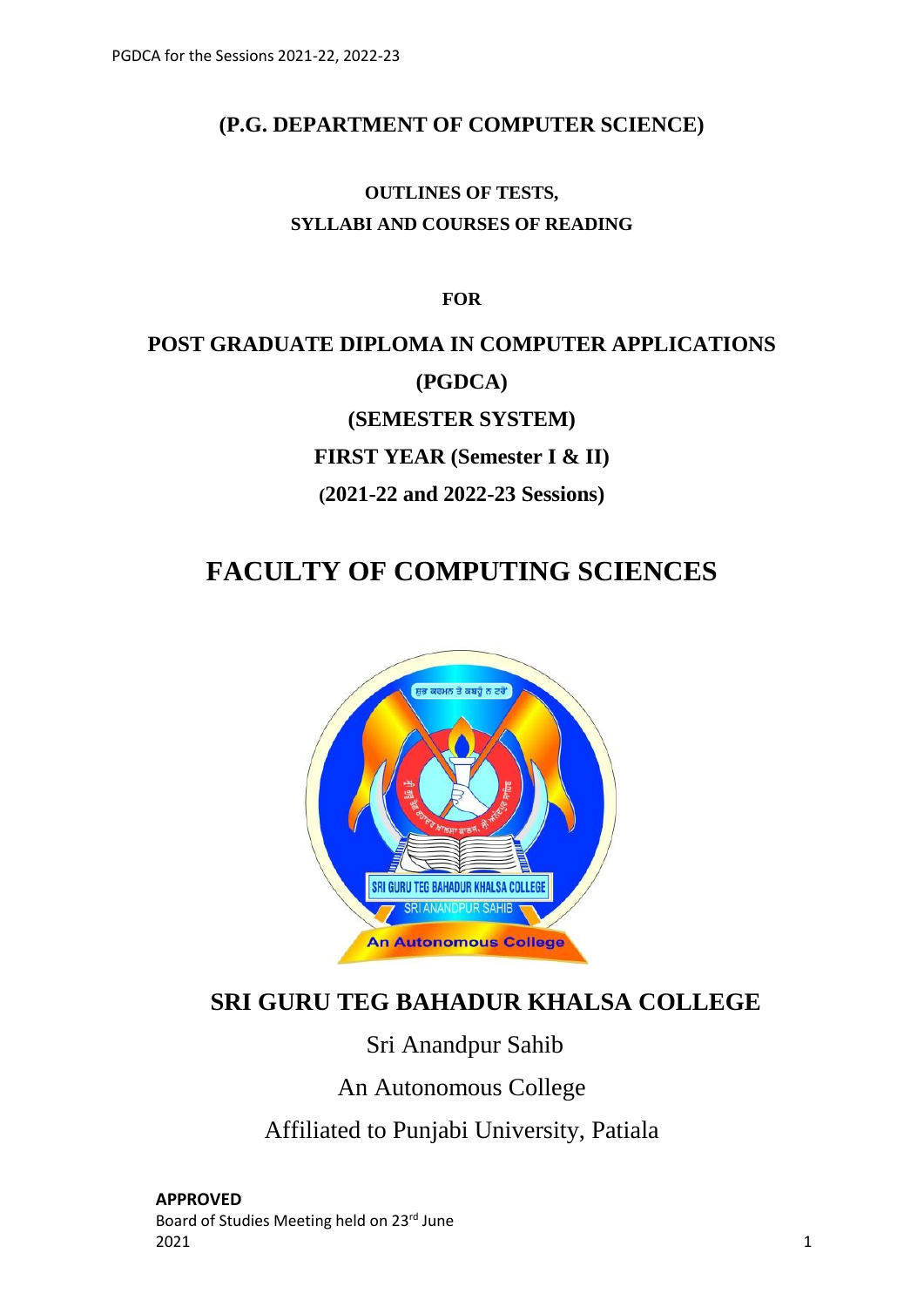### **PROGRAMME OF STUDY**

## **PGDCA (SEMESTER-I)**

| <b>Paper</b><br>Code   | <b>Name Of</b><br><b>Subject</b>                                          |                          |                          |                               | <b>Hours Per Week</b> | <b>Examination Scheme Marks</b> |                |                 |             |                |
|------------------------|---------------------------------------------------------------------------|--------------------------|--------------------------|-------------------------------|-----------------------|---------------------------------|----------------|-----------------|-------------|----------------|
|                        |                                                                           | L                        | T                        | ${\bf P}$                     | <b>TOTA</b>           | <b>Interna</b>                  | <b>Externa</b> | <b>Practica</b> | <b>Tota</b> | <b>Credit</b>  |
|                        |                                                                           |                          |                          |                               | L                     |                                 | -1             | L               |             | S              |
| <b>PGDCA</b>           | Fundamental<br>of<br>S                                                    | 3                        | $\mathbf{1}$             | $\overline{\phantom{a}}$<br>۳ | $\overline{4}$        | 30                              | 70             | $-$             | 100         | $\overline{4}$ |
| $-101$                 | Information<br>Technology                                                 |                          |                          |                               |                       |                                 |                |                 |             |                |
| <b>PGDCA</b><br>$-102$ | Operating<br>Systems                                                      | 3                        | $\mathbf{1}$             | $\overline{a}$                | $\overline{4}$        | 30                              | 70             | $-$             | 100         | $\overline{4}$ |
| <b>PGDCA</b><br>$-103$ | Problem<br>Solving<br>using 'C'                                           | 3                        | $\mathbf{1}$             | $\overline{a}$                | $\overline{4}$        | 30                              | 70             | $-$             | 100         | $\overline{4}$ |
| <b>PGDCA</b><br>$-104$ | Software<br>Lab-I (Office<br>Automation<br>$\&$<br>Productivity<br>Tools) | $\overline{\phantom{a}}$ | $\overline{\phantom{a}}$ | 5                             | $\overline{5}$        | 30                              | $-$            | 70              | 100         | 2.5            |
| <b>PGDCA</b><br>$-105$ | Software<br>$Lab-II$<br>(Based<br><sub>on</sub><br>PGDCA-<br>103)         | $\blacksquare$           | $\equiv$                 | 5                             | 5                     | 30                              | $-$            | 70              | 100         | 2.5            |
| <b>PGDCA</b><br>$-106$ | Choice<br><b>Based</b><br>Course<br>$(CBC)$ -I*                           | 3                        | $\mathbf{1}$             | L,                            | $\overline{4}$        | 50                              |                | --              | 50          | $\overline{4}$ |
| <b>TOTAL</b>           |                                                                           |                          |                          |                               |                       | 200                             | 210            | 140             | 550         | 21             |

## **CBC-I\*: Any one of the following papers may be opted:**

| <b>PGDCA-106 E1</b> | Computer Oriented Statistical<br>Methods   |
|---------------------|--------------------------------------------|
| <b>PGDCA-106 E2</b> | Quantitative<br>Aptitude<br>&<br>Reasoning |

## **The breakup of marks for the internal assessment for theory Subjects will be as under:**

| Mid semester test - I  | 7.5 Marks  |
|------------------------|------------|
| Mid semester test - II | 7.5 Marks  |
| Attendance             | 4.5 Marks  |
| Seminar/Projects       | 10.5 Marks |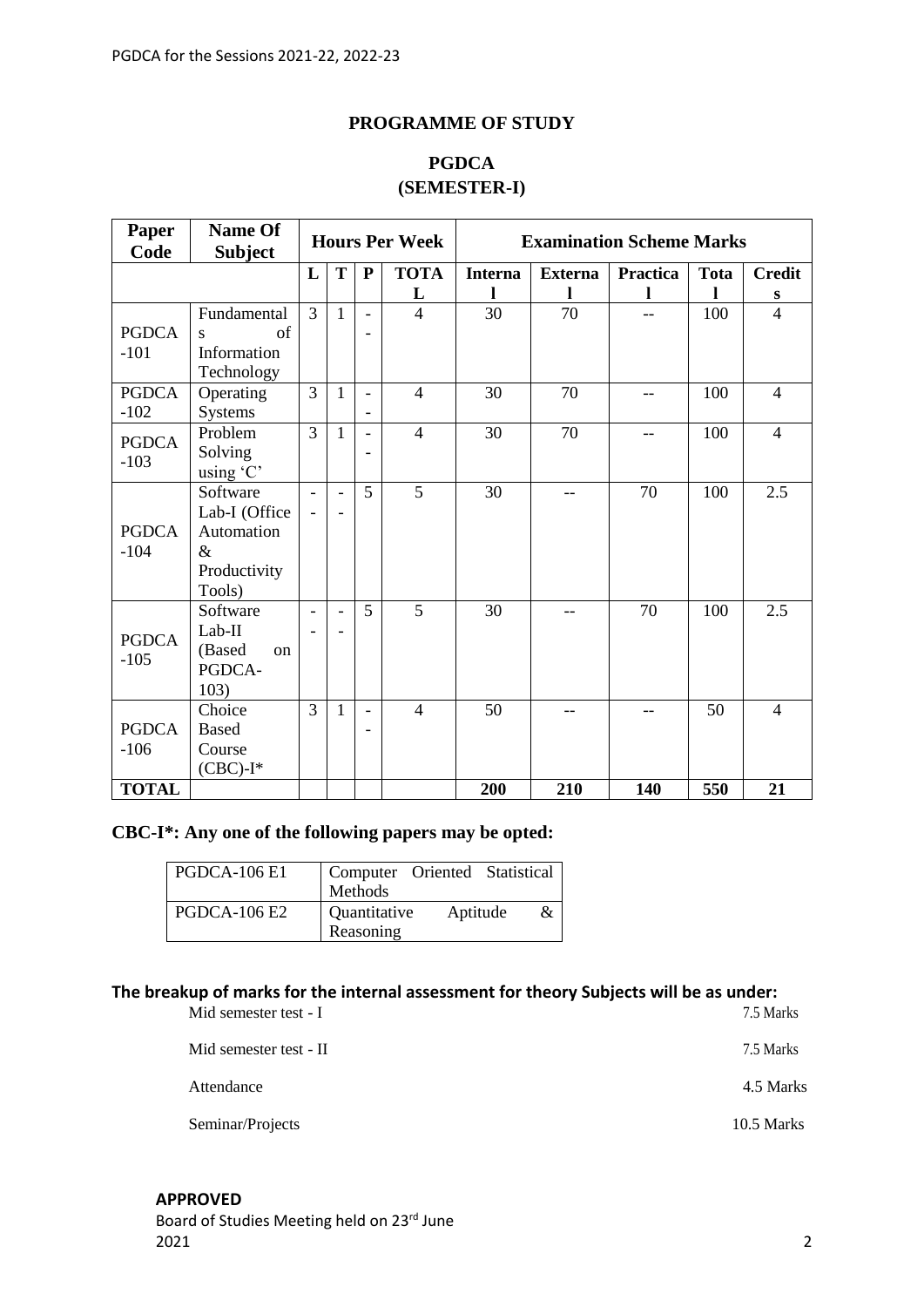## **PROGRAMME OF STUDY**

| Paper        | <b>Name of</b>  |                |              |                          | <b>Hours Per</b> | <b>Examination Scheme Marks</b> |                |                 |             |                |
|--------------|-----------------|----------------|--------------|--------------------------|------------------|---------------------------------|----------------|-----------------|-------------|----------------|
| Code         | <b>Subject</b>  |                |              | Week                     |                  |                                 |                |                 |             |                |
|              |                 | L              | T            | $\mathbf{P}$             | <b>Tota</b>      | <b>Interna</b>                  | <b>Externa</b> | <b>Practica</b> | <b>Tota</b> | <b>Credit</b>  |
|              |                 |                |              |                          | 1                | L                               | ı              | l               | 1           | S              |
| <b>PGDCA</b> | Database        | 3              | $\mathbf{1}$ | $\overline{\phantom{0}}$ | $\overline{4}$   | 30                              | 70             | $-$             | 100         | $\overline{4}$ |
| $-201$       | Managemen       |                |              |                          |                  |                                 |                |                 |             |                |
|              | t System        |                |              |                          |                  |                                 |                |                 |             |                |
|              | Introduction    | $\overline{3}$ | $\mathbf{1}$ | $\overline{a}$           | $\overline{4}$   | 30                              | 70             | $-$             | 100         | $\overline{4}$ |
|              | To              |                |              | ۳                        |                  |                                 |                |                 |             |                |
| <b>PGDCA</b> | Computer        |                |              |                          |                  |                                 |                |                 |             |                |
| $-202$       | Networks &      |                |              |                          |                  |                                 |                |                 |             |                |
|              | $E-$            |                |              |                          |                  |                                 |                |                 |             |                |
|              | Commerce        |                |              |                          |                  |                                 |                |                 |             |                |
|              | Object          | 3              | 1            | $\overline{a}$           | $\overline{4}$   | 30                              | 70             | --              | 100         | $\overline{4}$ |
| <b>PGDCA</b> | Oriented        |                |              |                          |                  |                                 |                |                 |             |                |
| $-203$       | Programmin      |                |              |                          |                  |                                 |                |                 |             |                |
|              | $g$ Using $C++$ |                |              |                          |                  |                                 |                |                 |             |                |
|              | Software        | $-$            | $-$          | 5                        | $\overline{5}$   | 30                              | $-$            | 70              | 100         | 2.5            |
| <b>PGDCA</b> | Lab-Iii         |                |              |                          |                  |                                 |                |                 |             |                |
| $-204$       | (Based<br>On    |                |              |                          |                  |                                 |                |                 |             |                |
|              | Pgdca-201)      |                |              |                          |                  |                                 |                |                 |             |                |
|              | Software        | $-$            | $-$          | 5                        | 5                | 30                              | --             | 70              | 100         | 2.5            |
| <b>PGDCA</b> | Lab-Iv          |                |              |                          |                  |                                 |                |                 |             |                |
| $-205$       | On<br>(Based    |                |              |                          |                  |                                 |                |                 |             |                |
|              | Pgdca-203)      |                |              |                          |                  |                                 |                |                 |             |                |
|              | Choice          | $-$            |              | $\overline{4}$           | $\overline{4}$   | 50                              | $-$            |                 | 50          | $\overline{4}$ |
| <b>PGDCA</b> | <b>Based</b>    |                |              |                          |                  |                                 |                |                 |             |                |
| $-206$       | Course          |                |              |                          |                  |                                 |                |                 |             |                |
|              | $(Cbc)$ -Ii*    |                |              |                          |                  |                                 |                |                 |             |                |
| <b>Total</b> |                 |                |              |                          |                  | 200                             | 210            | 140             | 550         | 21             |

## **PGDCA (SEMESTER-II)**

## **CBC-II\*: Any one of the following paper may be opted:**

| <b>PGDCA-206 E1</b> | Workshop on Corel Draw      |
|---------------------|-----------------------------|
| PGDCA-206 E2        | Workshop on Adobe Photoshop |

## **The breakup of marks for the internal assessment for theory Subjects will be as under:**

| Mid semester test - I  | 7.5 Marks  |
|------------------------|------------|
| Mid semester test - II | 7.5 Marks  |
| Attendance             | 4.5 Marks  |
| Seminar/Projects       | 10.5 Marks |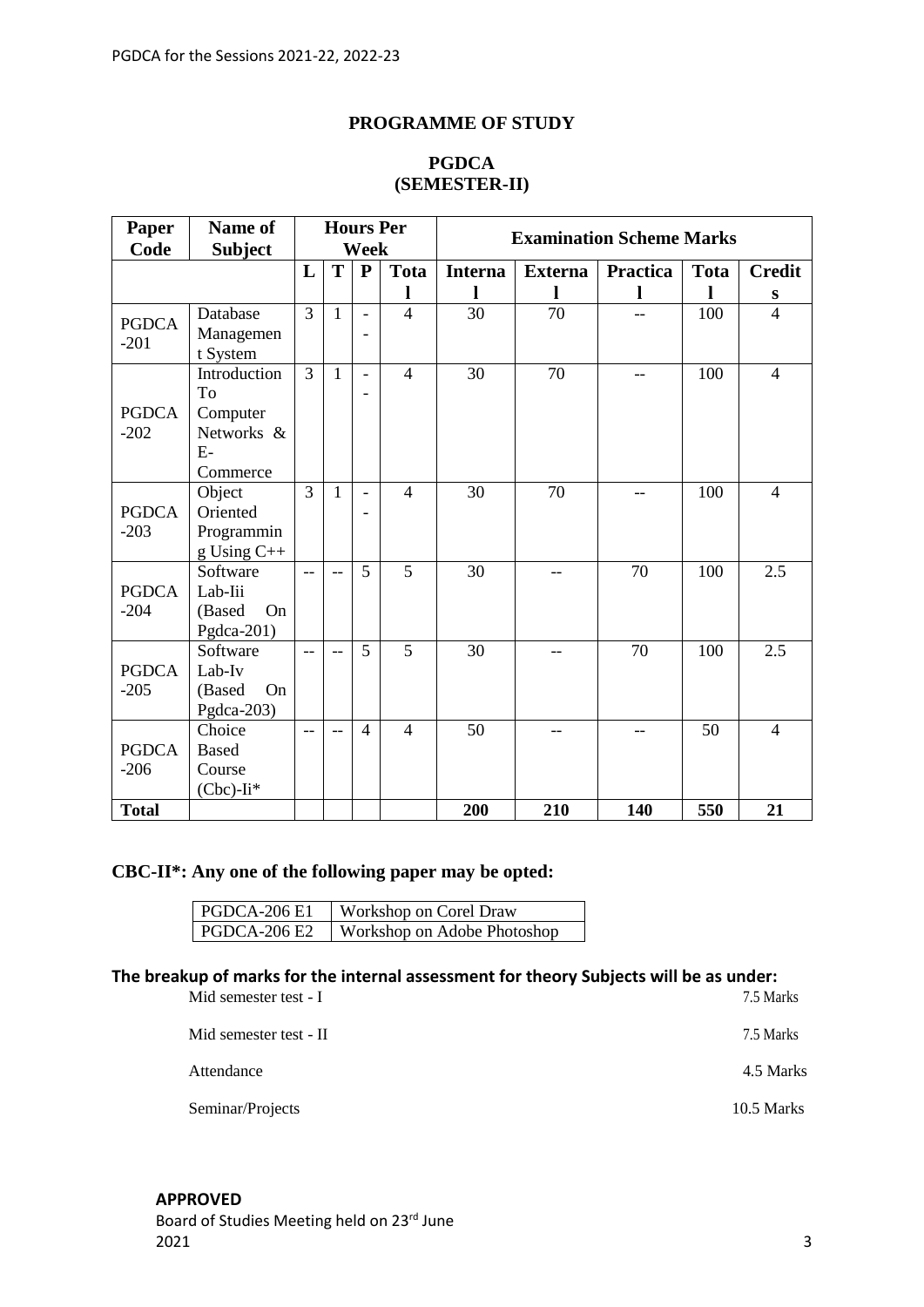#### **PGDCA-101: Fundamentals of Information Technology**

**Maximum Marks: 100 Time Allowed: 3 Hours External Examination: 70 Marks Pass Percentage: 35% Internal Assessment: 30 Marks Number of Lectures: 60 Credits: 4 (3L+1T)**

#### **Instructions for Paper Setter/Examiners**

The Question paper will consist of three Sections-A, B & C. Section A and B (Consist of unit I and II of the syllabi, respectively) will have four questions each from the respective units and will carry 10 marks each. Candidates are required to attempt two questions each from section A and B. Section C will consist of 10 short answer type questions covering entire syllabus and will carry 3 marks each. Section-C is Compulsory.

#### **UNIT-I**

**Introduction:** Historical Evolution of Computer, Block Diagram of computer, characterization of computers, types of computers, the computer generations.

**Basic Anatomy of Computers:** memory unit, input-output unit, arithmetic logic unit, control unit, central processing unit, RAM, ROM, PROM, EPROM.

**Input-Output Devices**: Keyboard, Mouse, Joy tick, Track Ball, Touch Screen, Light Pen, Digitizer, Scanners, Voice Recognition Devices, Optical Recognition devices, Web Cameras, electronic white board, Dot matrix, Character and Line printer, Desk Jet printer, Laser printer, and plotters, projectors, Headphone.

**Number System:** Non-positional and positional number systems, Base conversion, binary, decimal, hexadecimal, and octal systems, conversion from one system to the other.

**Binary Arithmetic:** Addition, subtraction and multiplication. Computer Codes: weighted and nonweighted code, BCD, EBCDIC, ASCII, Unicode, XS-3, Grey Codes.

#### **UNIT-II**

**Computer Software:** Introduction, types of software, systems software, GUI, operating system, high level languages, assemblers, compilers and interpreters, system utilities, application packages.

**Basic concepts of algorithm and Flow Charts:** Flow charts, algorithm and decision tables, stages in the development of computer program, testing and debugging, program documentation.

**Internet Related Concepts:** Internet, Uses of Internet, Basic services of Internet, Email, FTP, TELNET, and WWW. Familiarities with terms: HTTP, HTTPS, URL, Web Browsers, IP Address, Domain Name, ISP, Web Portal, Search Engines, Blog, Surfing, Wiki, 5G networks.

**Applications of Information Technology and Trends:** IT in Business and Industry, IT in Education & training, IT in Science and Technology, IT and Entertainment, Current Trends in IT Application - AI, Virtual Reality, Voice Recognition, Robots, Multimedia Technology. Introduction to Egovernance, E-Governance Mobile Apps UMANG, Digital Locker , Digital Library.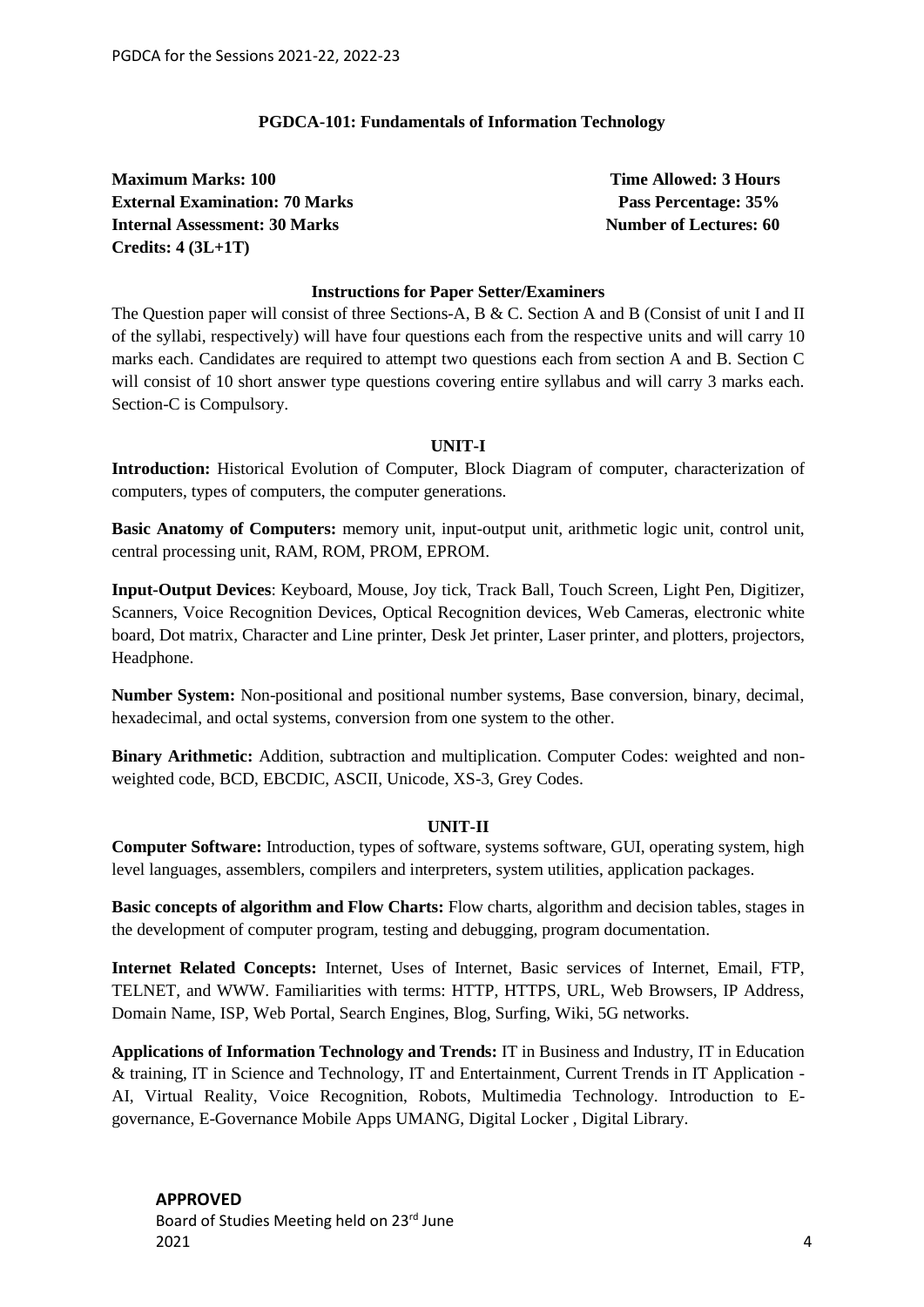**E-Commerce:** Meaning, its advantages & limitations, Infrastructure for E-commerce, Types of E-Commerce Applications.

### **Text Books:**

- 1. P.K. Sinha and P. Sinha, Foundations of Computing, First Edition, BPB. Reference Books  **Reference Books:**
- 1. Chetan Srivastva, Fundamentals of Information Technology, Kalyani Publishers.
- 2. Satish Jain, Information Technology, BPB.
- 3. Sukhmeen Kaur, Vikram Gupta, S.S. Bhatia and Navneet Kaur, "Fundamentals of Information Technology", Kalyani Publishers.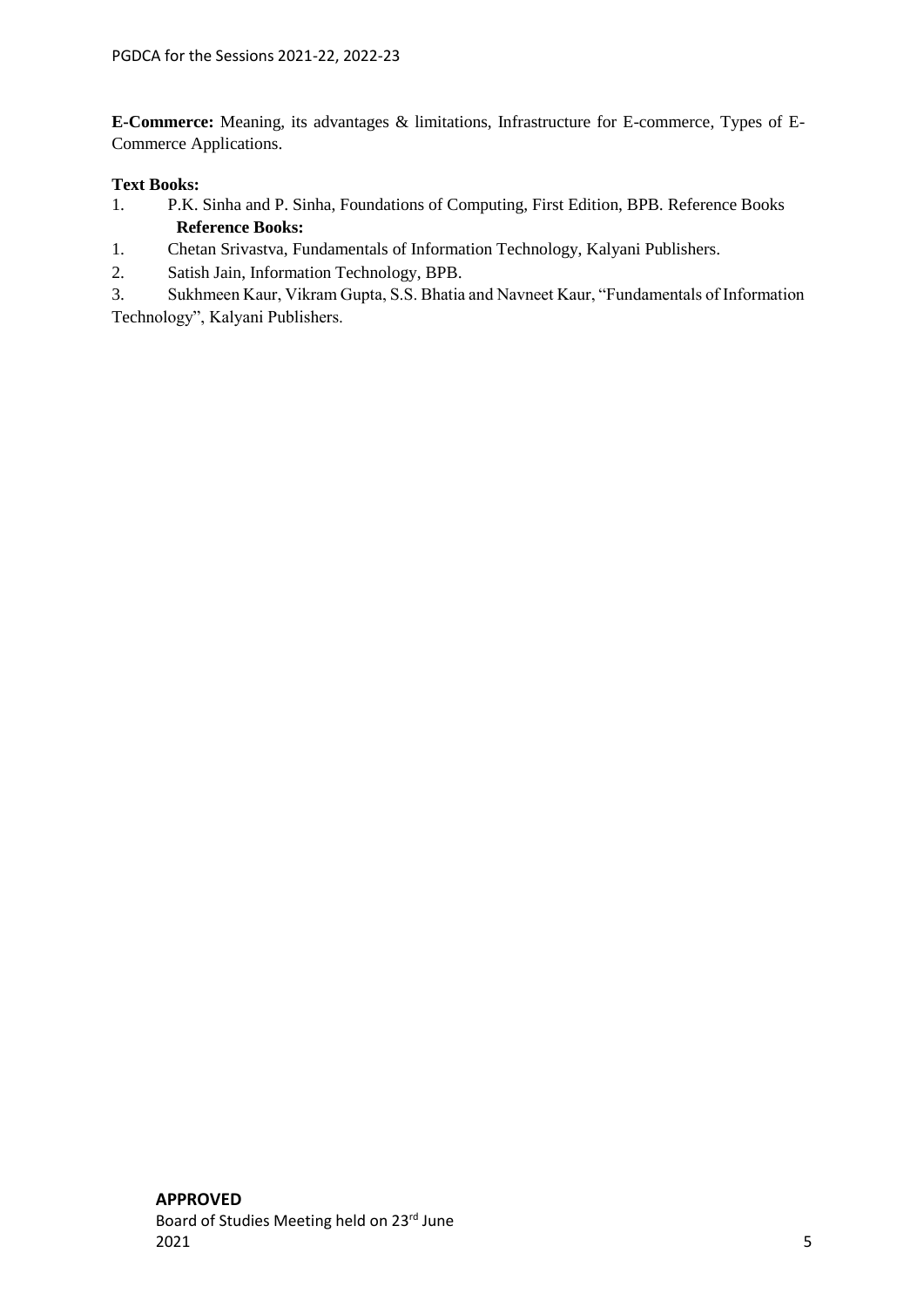#### **PGDCA-102: Operating Systems**

**Maximum Marks: 100 Time Allowed: 3 Hours External Examination: 70 Marks Pass Properties Research Pass Percentage: 35% Internal Assessment: 30 Marks Number of Lectures: 60 Credits: 4 (3L+1T)**

#### **Instructions for Paper Setter/Examiners**

The Question paper will consist of three sections-A, B & C. Section A and B (Consist of unit I and II of the syllabus, respectively) will have four questions each from the respective units and will carry 10 marks each. Candidates are required to attempt two questions each from section A and B. Section C will consist of 10 short answer type questions covering entire syllabus and will carry 3 marks each. Section C is Compulsory.

#### **UNIT-I**

#### **Introduction to Operating System:** Definition, Its need, Services, Early systems.

**Types of Operating Systems:** Batch processing operating system, Multiprogramming operating system, Time Sharing operating system, Multi-tasking operating system, Distributed operating system, Network operating system, Real time operating system, Multi-processor system and Parallel Processing, Mobile Operating System.

**Process Management:** Process concept, types of Process scheduling, basic concepts of CPU Scheduling, Scheduling Criteria, and Scheduling algorithms: FCFS, SJF, Round Robin & Queue Algorithms.

**Deadlocks:** Deadlock Definition and its Characterization.

#### **UNIT-II**

**Windows: MS-Windows:** Operating system-Definition & functions, basics of Windows. Basic components of windows, icons, types of icons, taskbar, activating windows, using desktop, title bar, running applications, exploring computer, managing files and folders, copying and moving files and folders.

**Control Panel –** Display properties, adding and removing software and hardware, setting date and time, screensaver and appearance. Using Windows Accessories.

**Linux:** History & Features of Linux, Linux Architecture, File System of Linux, Hardware Requirements of Linux, Various flavours of Linux, Linux Standard Directories, Functions of Profile and Login Files in Linux, Linux Kernel.

**Linux Commands:** bc, cal, cat, cd, clear, cmp, cp,mv, date, find, ls, pwd, mkdir, more, rm, rmdir, chgrp, chmod, chown, tty, wc, who, whois, grep, telnet, overview of vi editor, basics of shell programming.

#### **Text Books:**

- 1. Andy Rathbone, "Windows for dummies", Pustak Mahal.
- 2. Stan Kelly-Bootle, "Understanding UNIX", BPB Publications.
- 3. Silverschatz , "Operating system concepts", Pearson education India.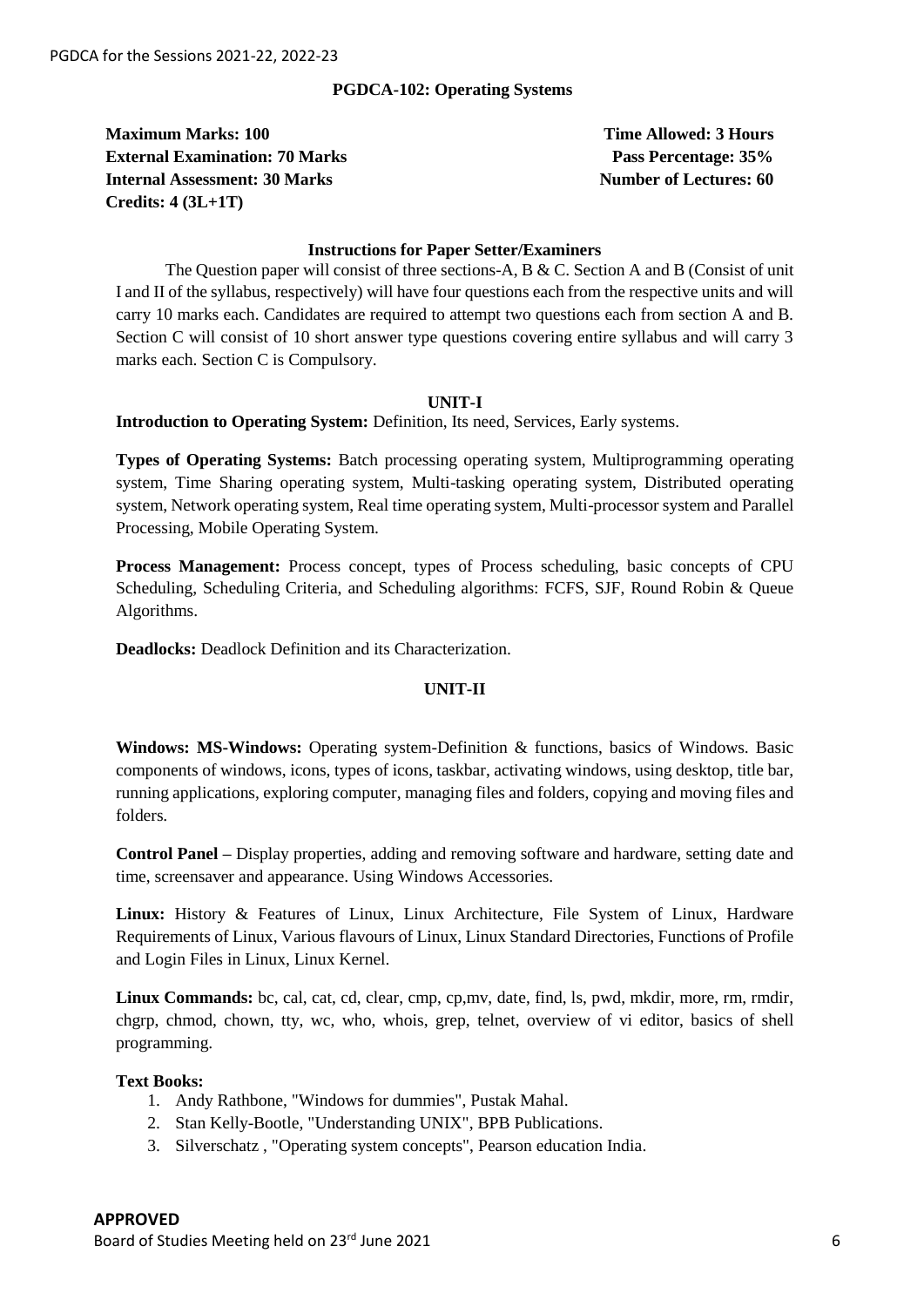### **Reference Books:**

- 1. Tom Adelstein and Bill Lubanovic, Linux System Administration, O'Reilly Media, Inc.
- 2. Harvey M. Deitel, Operating Systems, Prentice Hall.
- 3. Andrew S. Tanenbaum, Modern Operating System, Prentice Hall.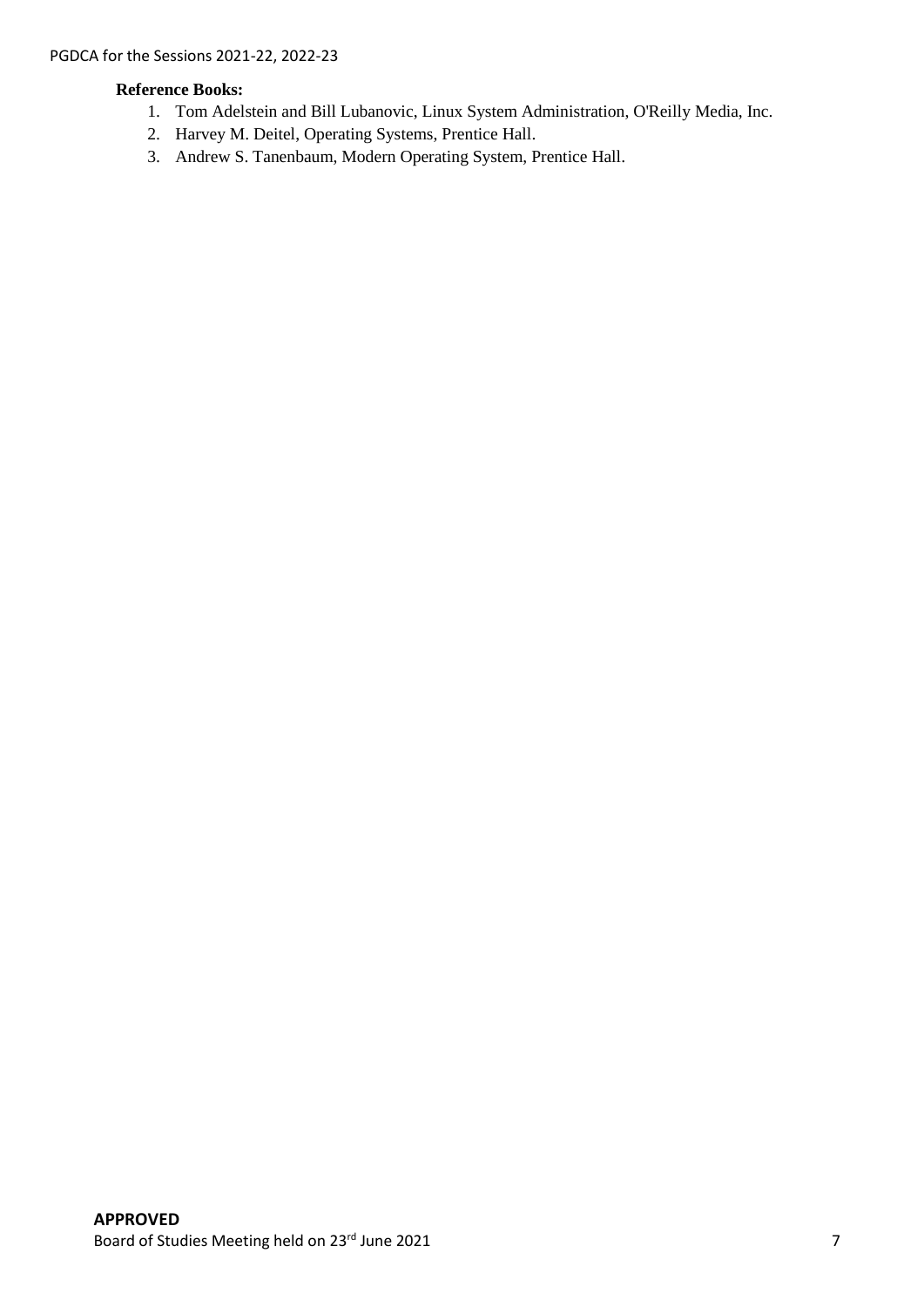**Maximum Marks: 100 Time Allowed: 3 Hours Time Allowed: 3 Hours External Examination: 70 Marks Pass Percentage: 35% Internal Assessment: 30 Marks Number of Lectures: 60 Credits: 4 (3L+1T)**

#### **Instructions for Paper Setter/Examiners**

The Question paper will consist of three sections-A, B & C. Section A and B (Consist of unit I and II of the syllabus, respectively) will have four questions each from the respective units and will carry 10 marks each. Candidates are required to attempt two questions each from section A and B. Section C will consist of 10 short answer type questions covering entire syllabus and will carry 3 marks each. Section C is Compulsory.

#### **UNIT-I**

**Programming Process:** Problem definition, Program design, Coding, Compilation and Debugging, Program Development.

**Basic Constructs:** Identifiers, Keywords, Tokens, Constants, Data Types, Input and Output in C, Type Conversions, Operators and Expressions, Hierarchy of Operators, Precedence & Associativity, Control Statements: Branching, Looping and Jumping.

Functions: Definition, Prototype, Different types of functions based on arguments and return type, Parameter passing mechanisms, concept of recursive function.

**Storage Classes:** Different Storage Classes (static, auto, extern, register), Global and Local variables.

#### **UNIT-II**

**Arrays:** Definition, accessing elements, initialization, Passing Arrays to functions, Multi-dimensional arrays, String handling.

**Applications of linear arrays:** Linear and Binary Search, Bubble Sort and Selection Sort.

**Pointers:** Address and Dereferencing Operators, Declaration, Assignment, Passing addresses to functions, Using Pointer Arrays to sort n strings.

**Structures and Unions:** Variables, Accessing members, Nested Structures, Pointer to Structures, Concept of self-referential structures, Difference between a Union and Structure.

File Handling in C: Processing a text file through C program.

#### **Text Books:**

- 1. Byron Gottfried , Jitendra Chhabra, "Programming with C, 3rd Edition, Schaum' s Outline Series, Tata McGraw Hill.
- 2. Shubhnandan S. Jamwal, Programming in C, Pearson Publications, 2017.

#### **Reference Books:**

- 1. E. Balagurusamy, "Programming in C", Tata McGraw Hill.
- 2. Ram Kumar and Rakesh Aggarwal: Programming in ANSI C, TMH.

#### **APPROVED**

Board of Studies Meeting held on 23rd June 2021 8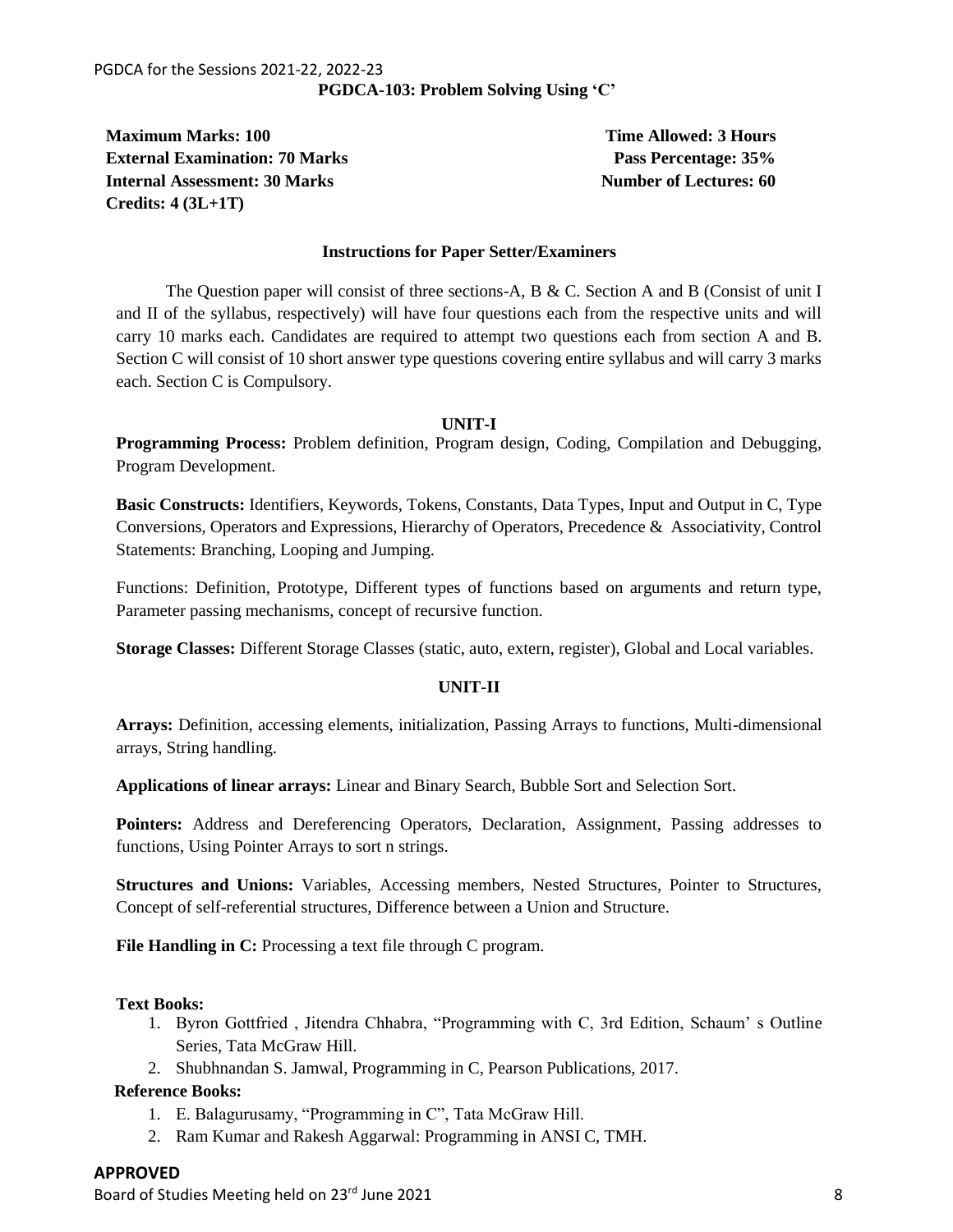3. Brian W. Kernighan / Dennis Ritchie, The C Programming Language", 2nd edition, PHI.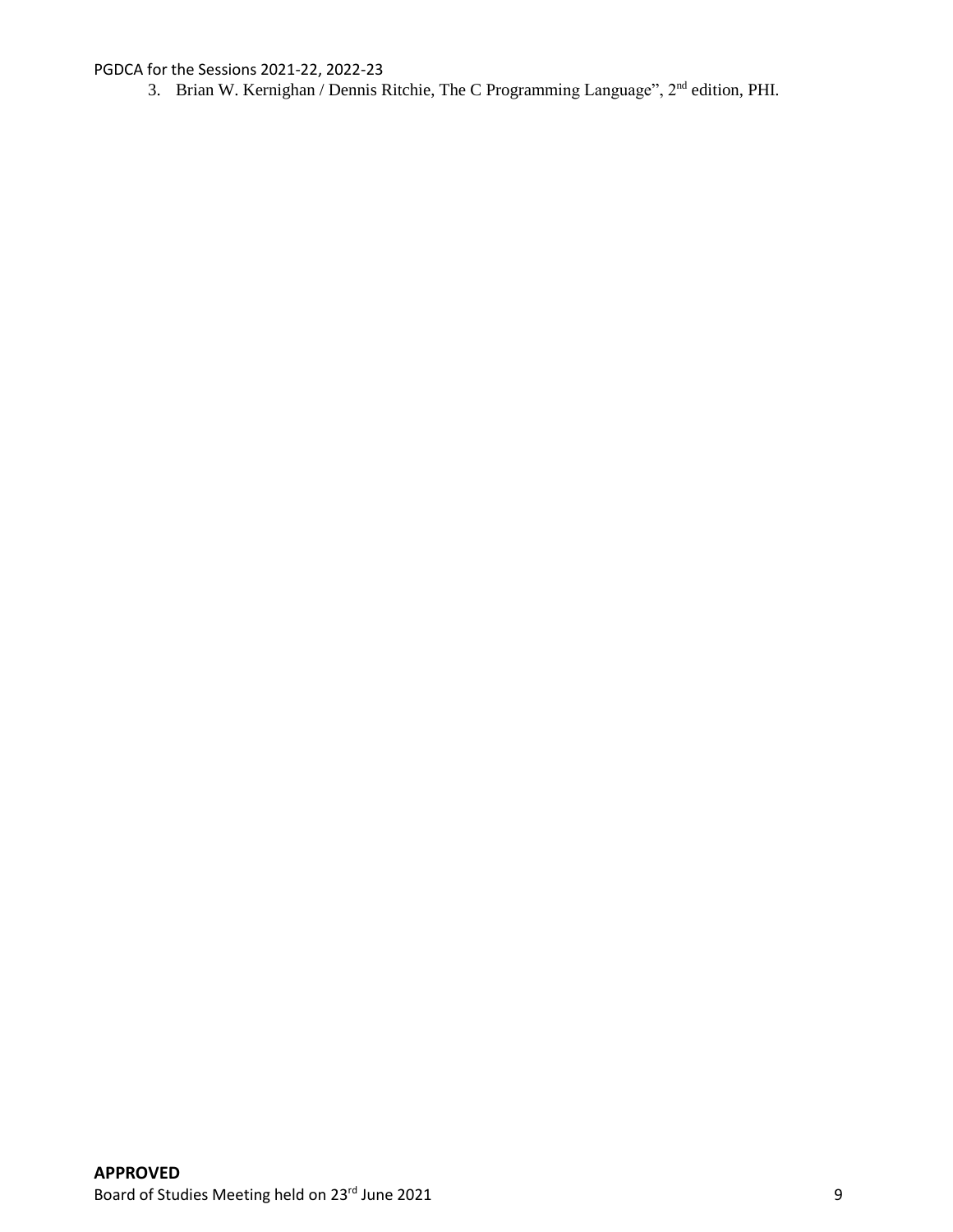## **PGDCA-104: Software Lab-I**

#### **(Office Automation & Productivity Tools)**

**Maximum Marks: 100 Time Allowed: 3 Hours Maximum Marks: 100 External Examination: 70 Marks Pass Percentage: 35% Internal Assessment: 30 Marks Number of Lectures: 75 Credits: 2.5 (5H P)**

**This laboratory course will comprise as exercises based on Office Automation and Productivity Tools. Students are required to practice following activities:**

**Word Processor:** Introduction to Word Processing, Interface, Toolbars, Ruler, Menus, Keyboard Shortcut, Editing a Document, Previewing documents, Printing documents, Formatting Documents, Checking the grammar and spelling, Formatting via find and replace, Using the Thesaurus, Using Auto Correct, Auto Complete and Auto Text, word count, Hyphenating, Mail merge, mailing Labels Wizards and Templates, Handling Graphics, Drawings, tables and charts, Converting a word document into various formats.

**Presentation Tools:** Creating slides, Applying transitions and sound effects, setting up slide shows, Animation, **Adding Graphics:** Inserting Pictures, tables, movies etc. **Effects to Presentation:** Setting Animation and Transition Effects, Adding Audio and Video.

**Spreadsheet:** Creating worksheet, entering data into worksheet, heading information, data, text, dates, alphanumeric, values, saving  $\&$  quitting worksheet, Opening and moving around in an existing worksheet, Toolbars and Menus, keyboard shortcuts, Working with single and multiple workbook, Formatting of worksheet, Working with formulas, Inserting & deleting of data ,cell, row or column, Mathematical operations, cell referencing, Spread Sheet referencing, Creating Charts.

#### **\*The breakup of marks for the External Examination will be as under:**

| $\mathbf{I}$ . | Lab Record                           | <b>20 Marks</b> |
|----------------|--------------------------------------|-----------------|
| Н.             | Viva-Voce                            | 20 Marks        |
| III.           | <b>Problem Solving and Execution</b> | <b>30 Marks</b> |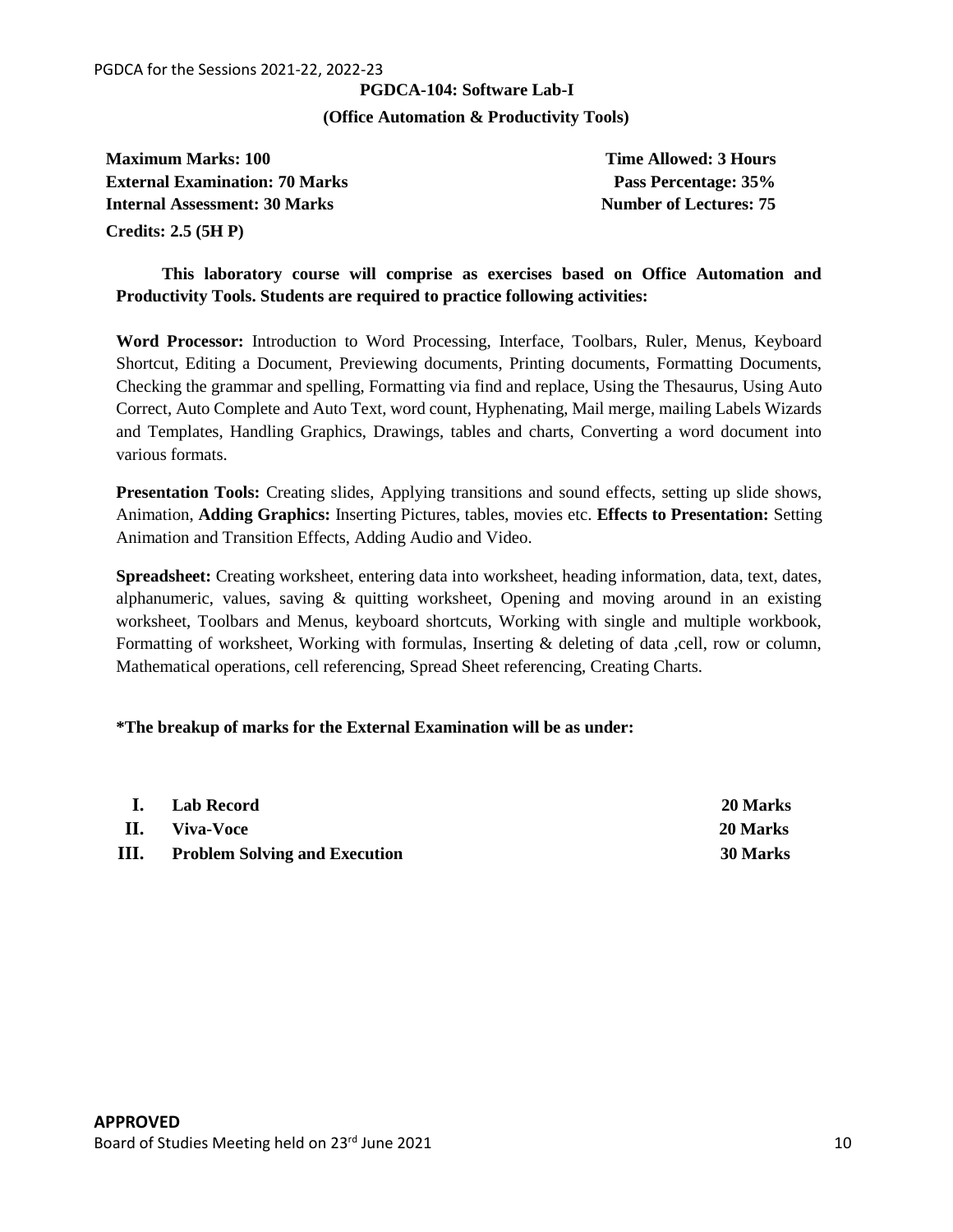## **PGDCA-105: Software Lab-II (BASED ON PGDCA-103)**

**Maximum Marks: 100 Time Allowed: 3 Hours External Examination: 70 Marks Pass Percentage: 35% Internal Assessment: 30 Marks Number of Lectures: 75 Credits: 2.5 (5H P)**

This laboratory course will comprise as exercises to supplement what is learnt under Paper PGDCA-103: Problem Solving Using 'C'. Students are required to develop programs based upon:

- 1. Various data types in C language
- 2. Various constructs in the C language
- 3. Reading/ Writing text files.

#### **\*The breakup of marks for the External Examination will be as under:**

| 1. | Lab Record                               | 20 Marks |
|----|------------------------------------------|----------|
|    | Viva-Voce                                | 20 Marks |
|    | <b>Program Development and Execution</b> | 30 Marks |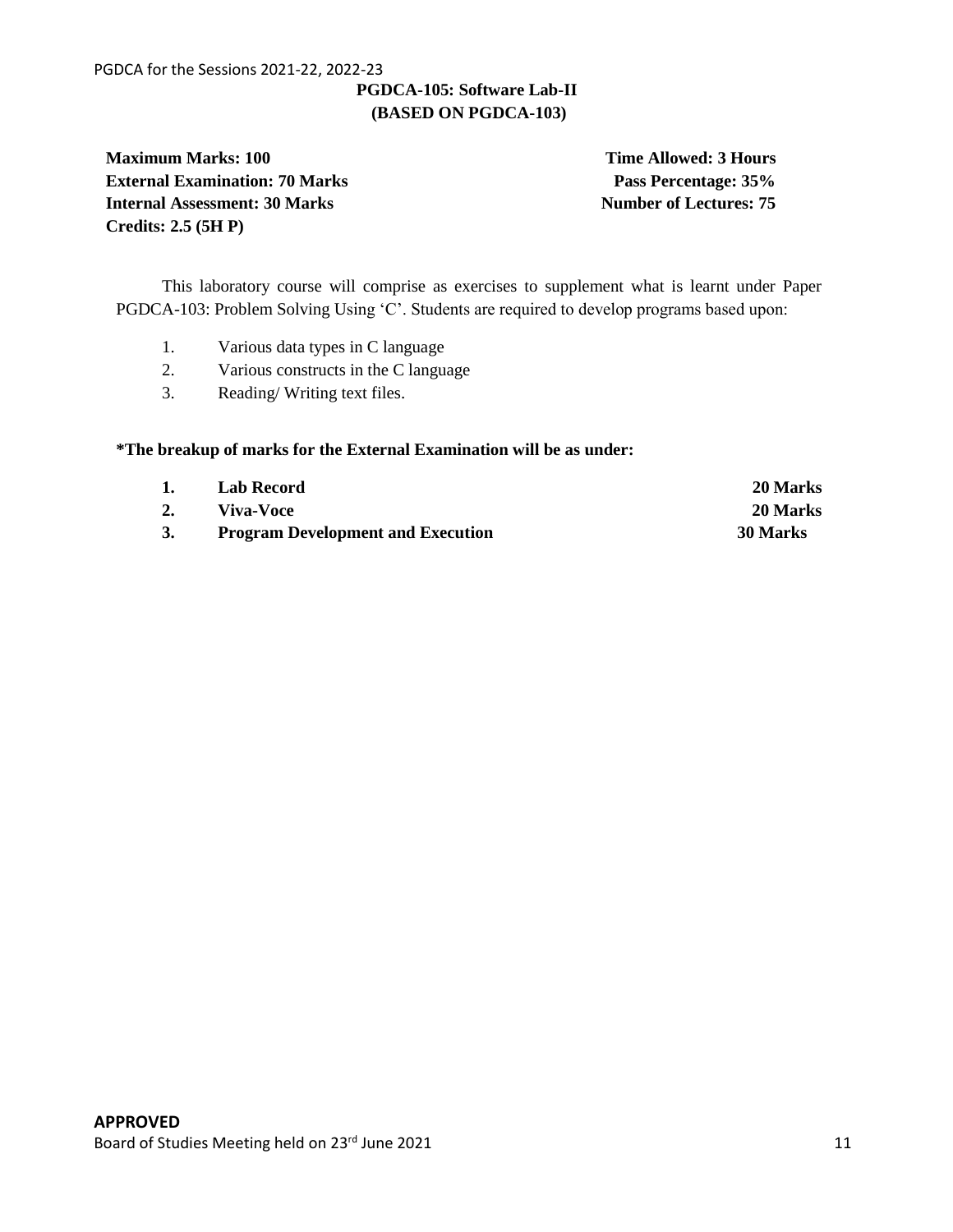#### PGDCA for the Sessions 2021-22, 2022-23 **PGDCA-106 E1: Computer Oriented Statistical Methods**

**Maximum Marks: 50 Time Allowed: 3 Hours Time Allowed: 3 Hours External Examination: NIL Pass Percentage: 35% Internal Assessment: 50 Marks Number of Lectures: 60 Marks Number of Lectures: 60 Marks Number of Lectures: 60 Marks Number of Lectures: 60 Marks Number of Lectures: 60 Marks Number of Lectures: 60 Marks Number of Lecture Credits: 4 (3L+1T)**

#### **Instructions for Paper Setter/Examiners**

The Question paper will consist of three sections-A, B & C. Section A and B (Consist of unit I and II of the syllabus, respectively) will have four questions each from the respective units and will carry 5 marks each. Candidates are required to attempt two questions each from section A and B. Section C will consist of 10 short answer type questions covering entire syllabus and will carry 3 marks each. Section C is Compulsory.

#### **UNIT-I**

**Statistics:** Diagrammatic and Graphical representation of Numerical Data, Formation of frequency distribution, Histogram, Cumulative Frequency - Polygon and Ogives.

**Measures of Central tendency**: Mean, Median, Mode. Measures of Dispersion: Mean deviation, Standard deviation, variance, Quartile deviation and coefficient of variation, Moments (upto 4th), Measures of Skewness and Kurtosis for grouped and ungrouped data.

#### **UNIT - II**

**Correlation:** Meaning and types of correlation, correlation and causation, Methods of correlation: product moment correlation coefficient - rank correlation coefficient.

**Regression analysis:** Linear regression - method of least squares for estimation of regression coefficient.

**Concept of sampling and Sampling distributions:** Chi square tests for goodness of fit and test for independence of attributes in contingency table.

#### **References:**

- 1. Rajaraman, "Computer Oriented Numerical Methods", PHI, New Delhi.
- 2. Murray R Spiegel, Larry J. Stephens "Statistics" Schaum's Outlines
- 3. J.H. Mathews," Numerical Methods for Computer Science, Engineering and Mathematics", PHI
- 4. M K. Jain, S.R.K. Iyengar and R.K. Jain," Numerical Methods for Scientific and Enginerring Computation", Wiley Eastern Limited, New Delhi.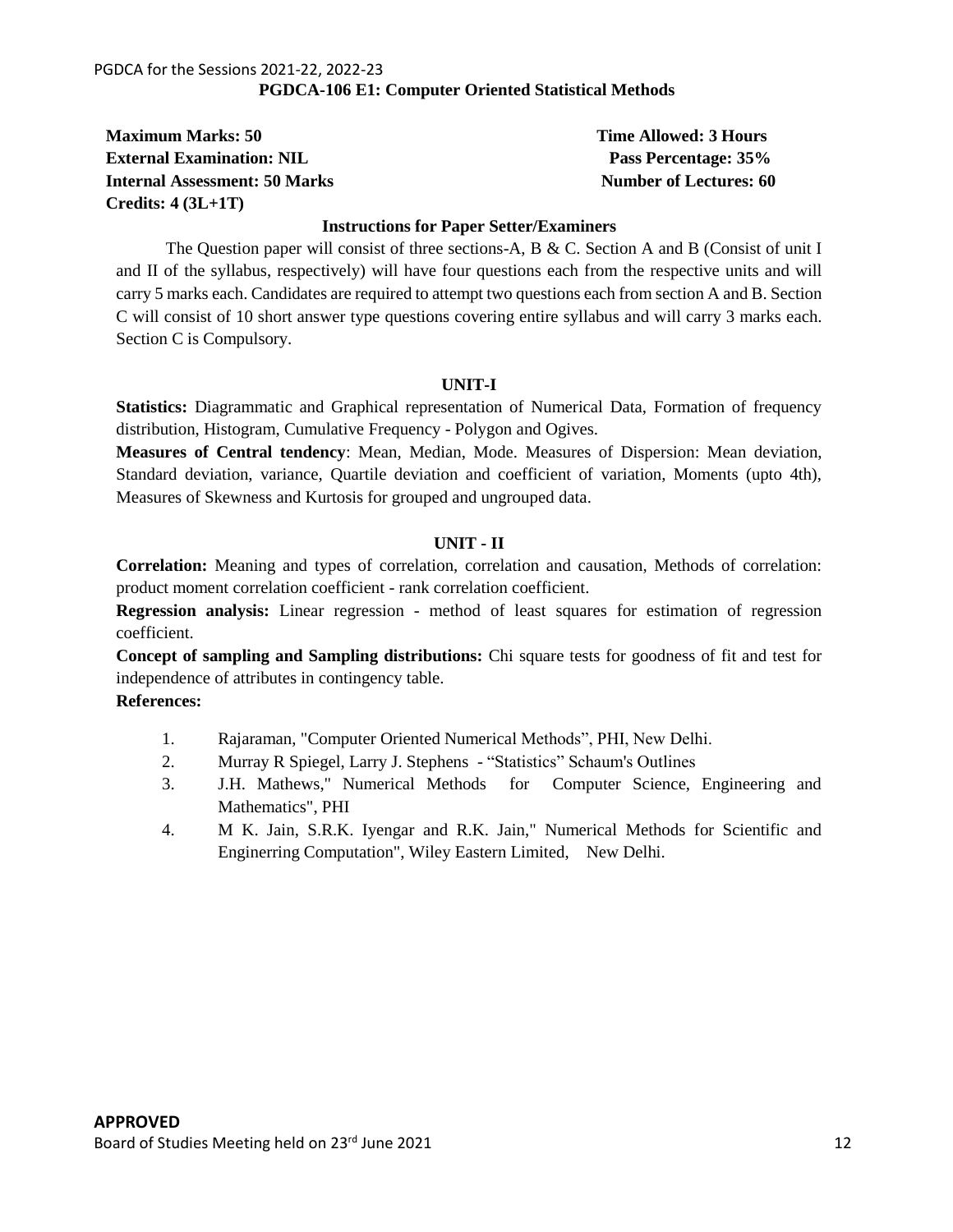#### **PGDCA-106 E2: Quantitative Aptitude & Reasoning**

**Maximum Marks: 50 Time Allowed: 3 Hours Time Allowed: 3 Hours External Examination: NIL Pass Percentage: 35% Internal Assessment: 50 Marks Number of Lectures: 60 Credits: 4 (3L+1T)**

#### **Instructions for Paper Setter/Examiners**

The question paper will consists of two Sections with Multiple Choice Questions. Section A & B will have 25 Multiple Choice Questions from each respective section of the syllabus. Candidates are required to attempt all the questions.

#### **UNIT-I**

#### **Data Interpretation**

- 1. Sources, Acquisition and Classification of data
- 2. Quantitative and Qualitative Data
- 3. Graphical Representation (Bar Charts, Histograms, Pie-Chart, Table –Chart and Line-Chart)
- 4. Data Interpretation
- 5. Data and Governance

#### **UNIT-II**

#### **Mathematical Reasoning**

- 1. Number Series, Letter Series, Codes and Relationships
- 2. Mathematical Aptitude (Fraction, Time and Distance, Ratio, Proportion and Percentage, Profit and Loss, Interest and Discount, Averages etc.)

#### **Logical Reasoning**

- **1.** Evaluating and distinguishing Deductive and Inductive Series
- 2. Analogies
- 3. Venn Diagrams: Simple and Multiple use for establishing validity of arguments
- 4. Indian Logic: Means of Logic
- 5. Pramanas: Perception, Inference, Comparison, Verbal Testimony, Implication, Nonapprehension
- 6. Structure and kinds of Inference, Invariable Relation, Fallacies of Inference

#### **References:**

- 1. Aggarwal, R. S. A Modern Approach to Verbal & Non Verbal Reasoning.
- 2. Aggarwal, R.S. Quantitative Aptitude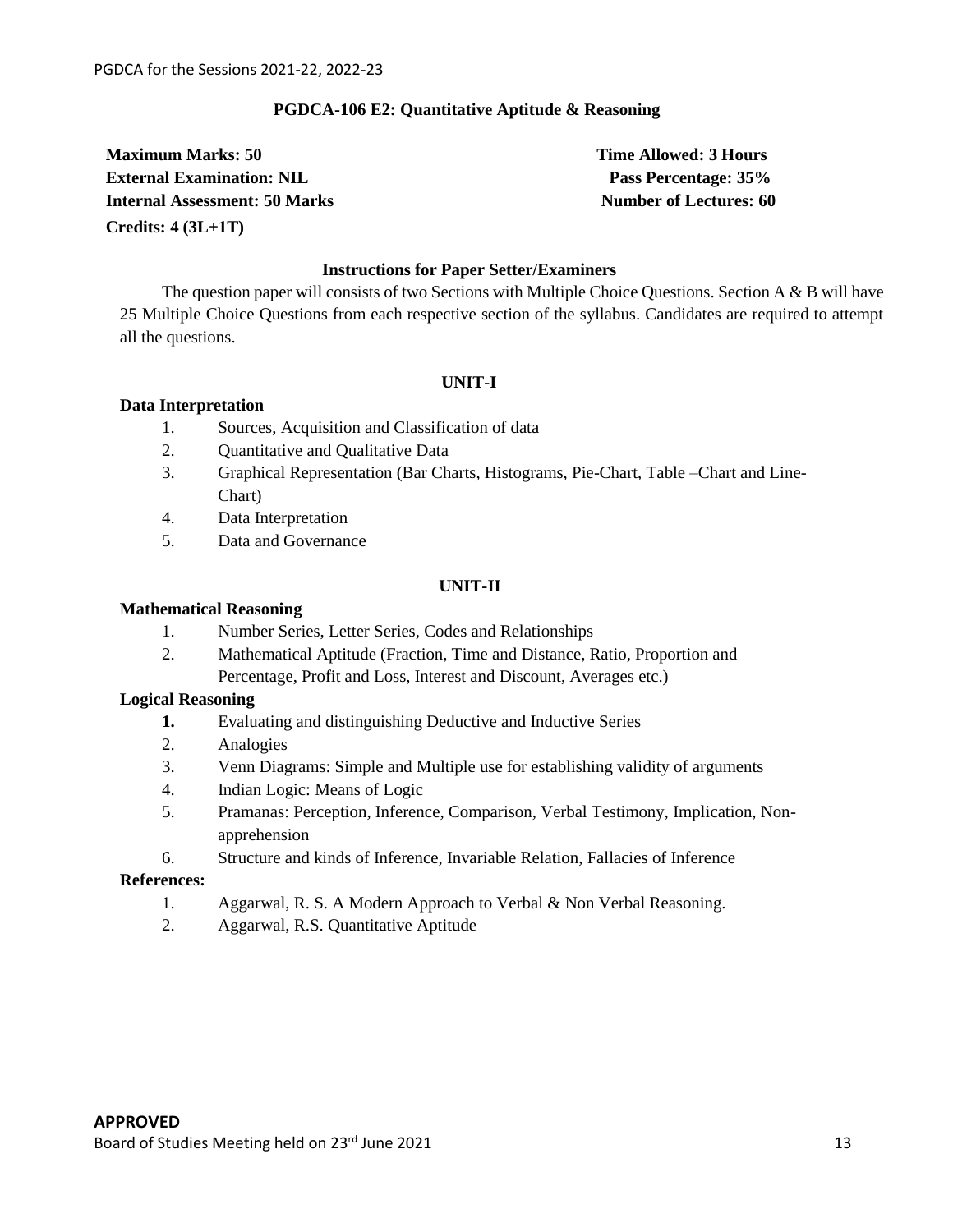**Maximum Marks: 100 Time Allowed: 3 Hours Time Allowed: 3 Hours External Examination: 70 Marks Pass Pass Percentage: 35% Internal Assessment: 30 Marks Number of Lectures: 60 Credits: 4 (3L+1T)**

#### **Instructions for Paper Setter/Examiners**

The Question paper will consist of three sections-A,  $B \& C$ . Section A and B (Consist of unit I and II of the syllabi, respectively) will have four questions each from the respective units and will carry 10 marks each. Candidates are required to attempt two questions each from section A and B. Section C will consist of 10 short answer type questions covering entire syllabus and will carry 3 marks each. Section-C is Compulsory.

#### **UNIT-I**

**Database Management System:** Characteristics, Database: Definition, components, definition, characteristics, advantages over traditional file processing system, User of database, DBA and its responsibilities, Database schema, instance. DBMS Architecture, data independence.

**Database Languages:** DDL, DML, DCL. Database utilities, Data Models, Keys: Super, candidate, primary, unique, foreign.

**Entity Relationship model:** Concepts, mapping cardinalities, entity relationship diagram, weak entity sets, strong entity set, aggregation, generalization, converting ER diagrams to tables, Overview of Network and Hierarchical model.

**Relational Data Model:** concepts, constraints. Relational algebra: Basic operations, additional operations.

#### **UNIT-II**

**Database Design:** Functional dependency, normalization, data base recovery, database integrity, Definition and problems arising out of concurrency, Authentication, authorization, methods of implementing security.

**SQL:** Basic SQL Query, Creating Table and Views

#### **Text Books:**

1. C.J. Date, "An Introduction to Data Base Systems", Narosa Publishers.

#### **Reference Books:**

- 1. Henry F. Korth, "Database System Concepts", McGraw Hill. Inc..
- 2. Naveen Prakash, "Introduction to Database Management", TMH.
- 3. Elmisry Nawathy, "Introduction to database System", Pearson Education India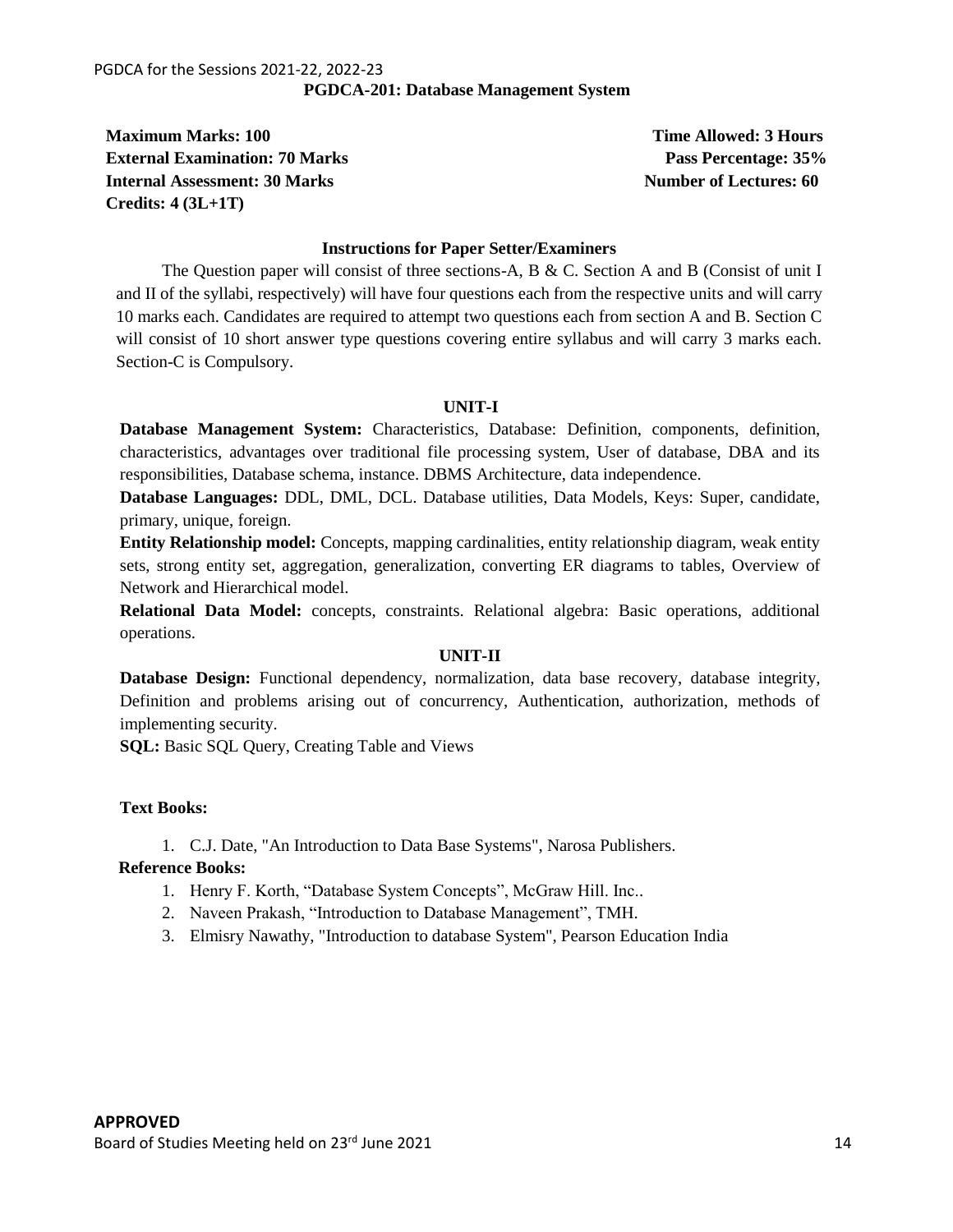**Maximum Marks: 100 Time Allowed: 3 Hours Time Allowed: 3 Hours External Examination: 70 Marks Pass Percentage: 35% Internal Assessment: 30 Marks Number of Lectures: 60 Credits: 4 (3L+1T)**

#### **Instructions for Paper Setter/Examiners**

The Question paper will consist of three sections-A,  $B \& C$ . Section A and B (Consist of unit I and II of the syllabi, respectively) will have four questions each from the respective units and will carry 10 marks each. Candidates are required to attempt two questions each from section A and B. Section C will consist of 10 short answer type questions covering entire syllabus and will carry 3 marks each. Section-C is Compulsory.

#### **UNIT-I**

**Networking:** Basic, elements in networking, network topology, different types of network LAN, MAN, WAN, GAN, PAN, Network connecting devices. Data Communication: Relays, Repeaters, Bridges, Routers, Gateways, Open system interconnection model (OSI) Different layers, TCP/IP model and layers, Introduction to intranet and extranet.

**Internet Concepts:** History of the internet, advantages and disadvantages of internet, WWW, IP addressing, domain name system, introduction and working of e-mail.

**Introduction to Web Browsers and Search Engines:** Definition features and types: internet explorer, Mozilla Firefox, Microsoft Edge and Google Chrome, search engine (types, features etc.), Electronic meeting system (Audio conferencing, video conferencing, groupware).

#### **UNIT-II**

**Overview of E-Commerce Technologies:** Ecommerce: Definition, difference with traditional commerce applications, advantages and disadvantages of e-commerce, types of ecommerce, infrastructure requirements for e-commerce, different ecommerce website and their features.

**Business models of E–Commerce:** Business to Business, Business to customers, Customers to Customers, Business to Government, Business to Employee

**Electronic Payment System:** Introduction, Online payment systems –prepaid and postpaid payment systems, e-cash, e-cheque, Smart Card, Credit Card, Debit Card, Electronic purse, UPI payments.

**Security issues on electronic payment system**: Solutions to security issues: Biometrics –Types of biometrics.

**Gateways:** Idea of SMS, Email and Payment Gateway Integration.

### **Text Books:**

- 1. Tannanbum, A.S.: Computer Networks, Prentice Hall.
- 2. Stallings, William: Local Networks: An Introduction: Macmillan Publishing Co.
- 3. Turban, Efraim, and David King, "Electronic Commerce: A Managerial Perspective", 2010, Pearson Education Asia, Delhi.
- 4. Rayport, Jeffrey F. and Jaworksi, Bernard J, "Introduction to E–Commerce",Tata McGraw Hill, New Delhi.

#### **APPROVED**

Board of Studies Meeting held on 23<sup>rd</sup> June 2021 15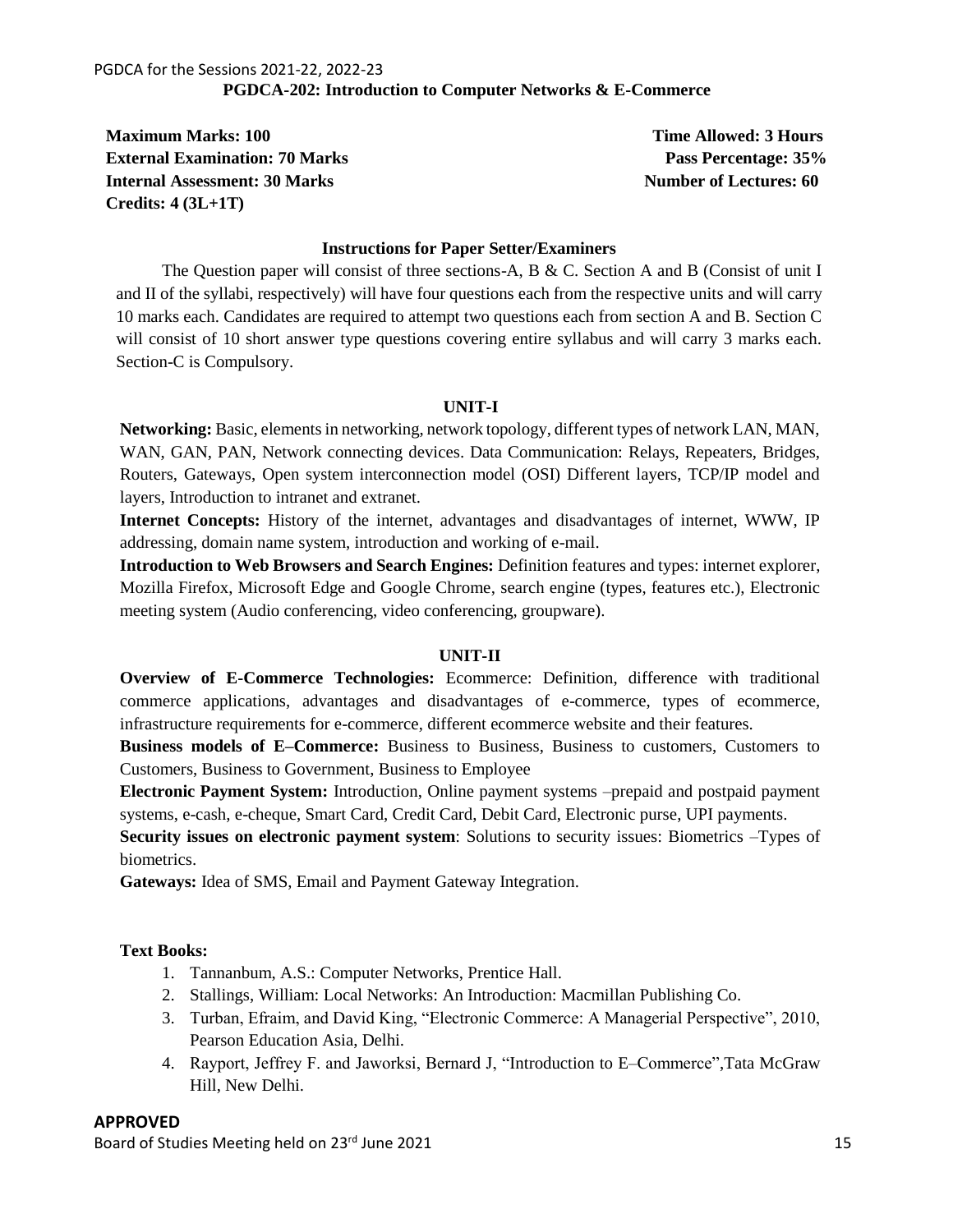## **Reference Books:**

- 1. Kalakota, Ravi, "Frontiers of Electronic Commerce", Addison-Wesley, Delhi.
- 2. Stallings, William: Data Computer Communication, Macmillan Publishing Co.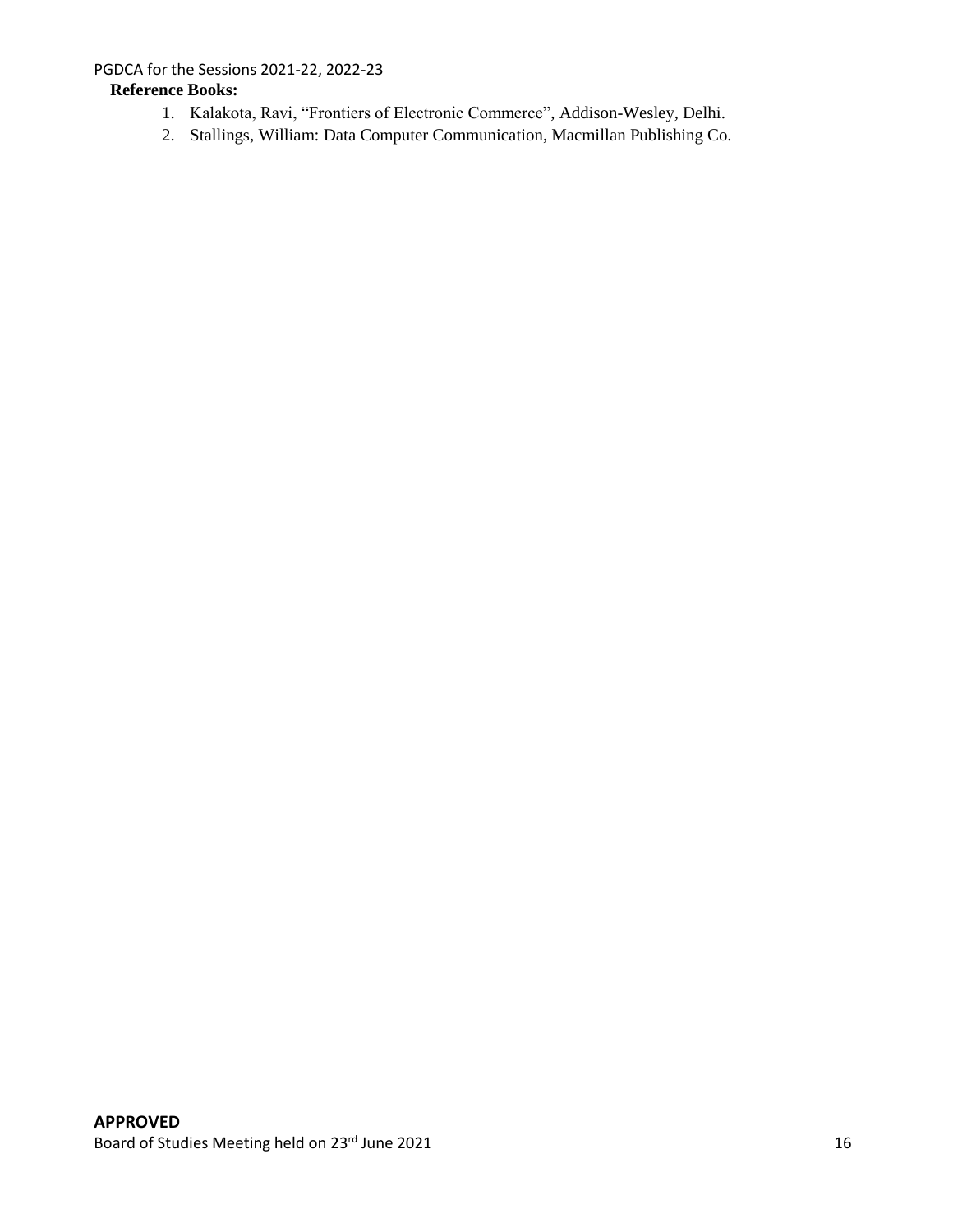#### **PGDCA-203: Object Oriented Programming Using C++**

**Maximum Marks: 100 Time Allowed: 3 Hours Maximum Marks: 100 External Examination: 70 Marks Pass Percentage: 35% Internal Assessment: 30 Marks Number of Lectures: 60 Credits: 4 (3L+1T)**

#### **Instructions for Paper Setter/Examiners**

The Question paper will consist of three sections-A,  $B \& C$ . Section A and B (Consist of unit I and II of the syllabi, respectively) will have four questions each from the respective units and will carry 10 marks each. Candidates are required to attempt two questions each from section A and B. Section C will consist of 10 short answer type questions covering entire syllabus and will carry 3 marks each. Section-C is Compulsory.

#### **UNIT-I**

**Evolution of OOP:** Procedure Oriented Programming, OOP Paradigm, Advantages and disadvantages of OOP over its predecessor paradigms. Characteristics of Object Oriented Programming.

**Introduction to C++:** Identifier, Keywords, Constants. Operators: Arithmetic, relational, logical, conditional and assignment, Size of operator, Operator precedence and associativity, Type conversion, Variable declaration, expressions, statements, manipulators, Input and output statements, stream I/O, Conditional and Iterative statements, breaking control statements, Storage Classes, Arrays, Arrays as Character Strings, Structures, Unions, Bit fields, Enumerations and User defined types.

**Pointers:** Pointer Operations, Pointer Arithmetic, Pointers and Arrays, Multiple indirections, Pointer to functions.

**Functions:** Prototyping, Definition and Call, Scope Rules, Parameter Passing by value, by address and by reference, Functions returning references, Const functions, recursion, function overloading, Default Arguments, Const arguments, Pre-processor, Type casting.

#### **UNIT-II**

**Classes and Objects:** Class Declaration and Class Definition, Defining member functions, making functions inline, nesting of member functions, Members access control. THIS pointer.

**Objects:** Object as function arguments, array of objects, functions returning objects, Const member, Static data members and Static member functions, Friend functions and Friend classes.

**Constructors: P**roperties, types of constructors, Dynamic constructors, multiple constructors in classes, **Destructors:** Properties, Virtual destructors. Destroying objects, Rules for constructors and destructors, Array of objects, Dynamic memory allocation using new and delete operators, Nested and container classes, Scopes: Local, Global, Namespace and Class.

**Inheritance:** Defining derived classes, inheriting private members, single inheritance, types of derivation, function redefining, constructors in derived class, Types of inheritance, Types of base classes, Code Reusability. **Polymorphism:** Methods of achieving polymorphic behavior.

**Operator overloading:** overloading binary operator, overloading unary operators, rules for operator overloading, operator overloading using friend function.

**Function overloading:** early binding, Polymorphism with pointers, virtual functions, late binding, pure virtual functions and abstract base class.

Difference between function overloading, redefining and overriding.

**APPROVED**

Board of Studies Meeting held on 23<sup>rd</sup> June 2021 17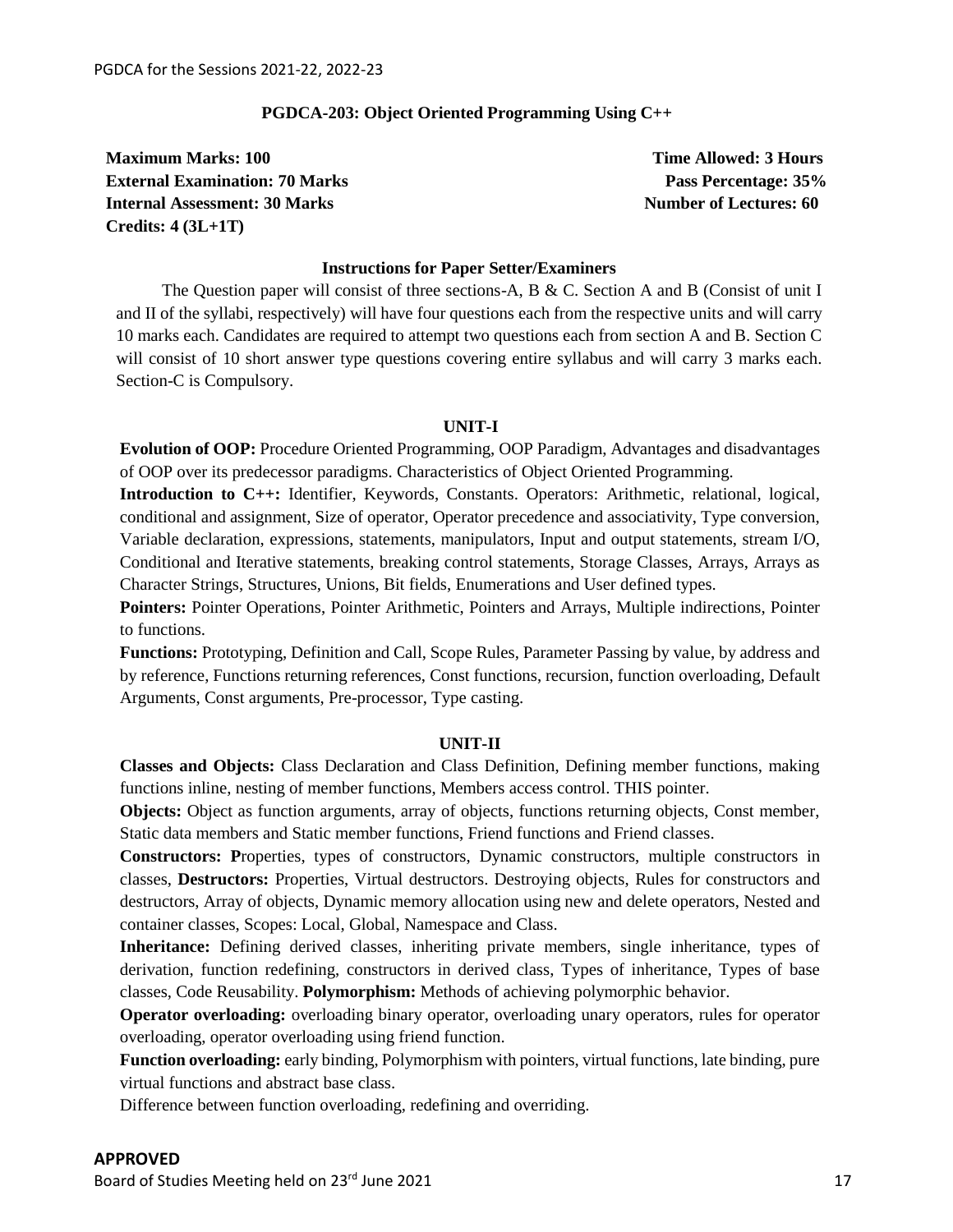## **Text Books:**

1. E. Balagurusamy, "Object Oriented Programming with C++", Tata McGraw-Hill.

## **Reference Books:**

- 1. Herbert Schildt, "The Complete Reference C++", Tata McGraw-Hill.
- 2. Deitel and Deitel, "C++ How to Program", Pearson Education.
- 3. Robert Lafore, "Object Oriented Programming in C++", Galgotia Publications.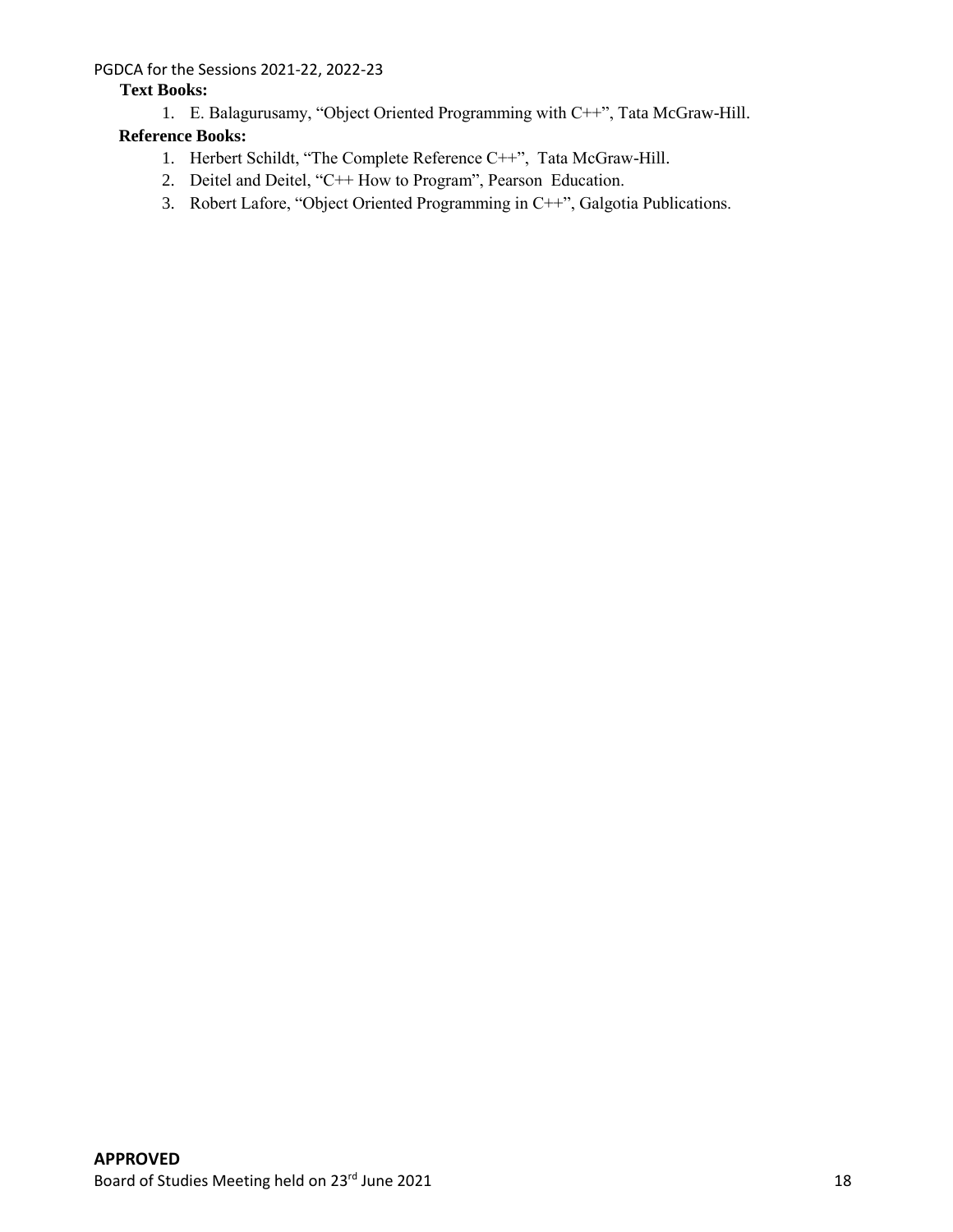## **PGDCA-204: Software Lab-III (BASED ON PGDCA-201)**

**Maximum Marks: 100 Time Allowed: 3 Hours Maximum Marks: 100 External Examination: 70 Marks** Pass Percentage: 35% **Internal Assessment: 30 Marks Number of Lectures: 75 Credits: 2.5 (5H P)**

**This laboratory course will comprise as exercises based on PGDCA-201 Database Management System. Students are required to practice following activities:**

- 1. Working with database & tables, Queries
- 2. Applying Integrity constraints
- 3. Introduction to Forms
- 4. Sorting & Filtering
- 5. Controls
- 6. Reports & Macros: Creating Reports using Macros
- 7. Usage of DDL, DML & DCL Commands in RDBMS
- 8. Creating Tables & Views using SQL Commands

#### **\*The breakup of marks for the External Examination will be as under:**

| 1. | <b>Lab Record</b>                        | 20 Marks |
|----|------------------------------------------|----------|
|    | Viva-Voce                                | 20 Marks |
|    | <b>Program Development and Execution</b> | 30 Marks |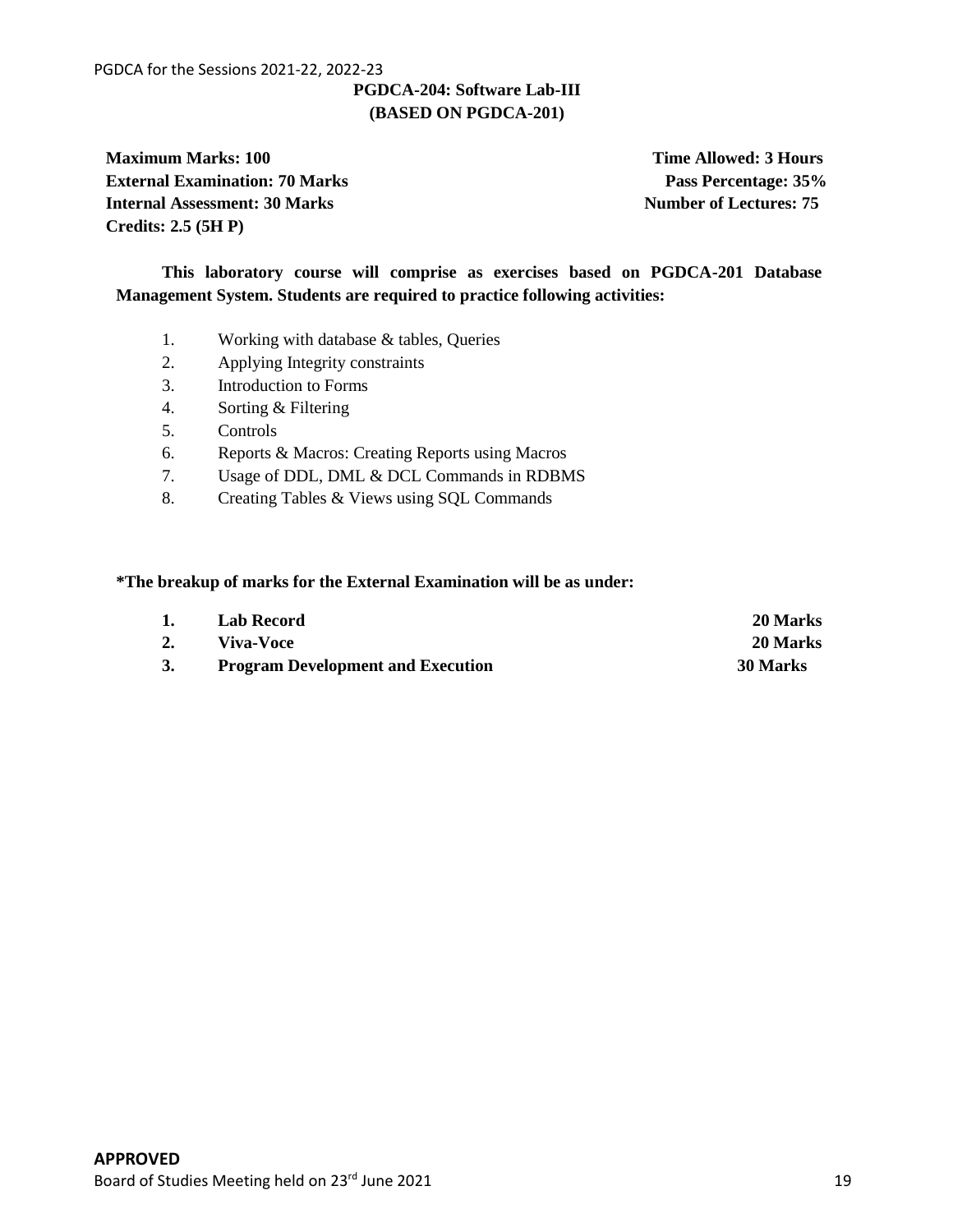## **PGDCA-205: Software Lab-IV (BASED ON PGDCA-203)**

**Maximum Marks: 100 Time Allowed: 3 Hours Time Allowed: 3 Hours External Examination: 70 Marks Pass Percentage: 35% Internal Assessment: 30 Marks Number of Lectures: 75 Credits: 2.5 (5H P)**

## **This laboratory course will comprise as exercises based on PGDCA-203 Object Oriented Programming Using C++. Students are required to develop the following programs:**

- 1. Write a Program to check whether a number is even or odd.
- 2. Write a Program to demonstrate scope and lifetime of variables.
- 3. Write a Program to implement the concept of ternary operator.
- 4. Write a Program to implement the concept of recursive function and arrays.
- 5. Write a Program to implement the concept of constructor.
- 6. Write a Program to demonstrate the concept of method overloading.
- 7. Write a Program to implement nesting of methods.
- 8. Write a Program to implement the concept of destructor
- 9. Write a Program to implement the concept of abstract class.
- 10. Write a Program to implement the concept of string methods.
- 11. Write a Program to implement the concept of hierarchical inheritance.
- 12. Write a Program to implement the concept of multilevel inheritances.
- 13. Write a Program to define an interface.
- 14. Write a Program to define final class.

#### **\*The breakup of marks for the External Examination will be as under:**

|      | <b>Lab Record</b>                        | 20 Marks |
|------|------------------------------------------|----------|
| Ш.   | Viva-Voce                                | 20 Marks |
| III. | <b>Program Development and Execution</b> | 30 Marks |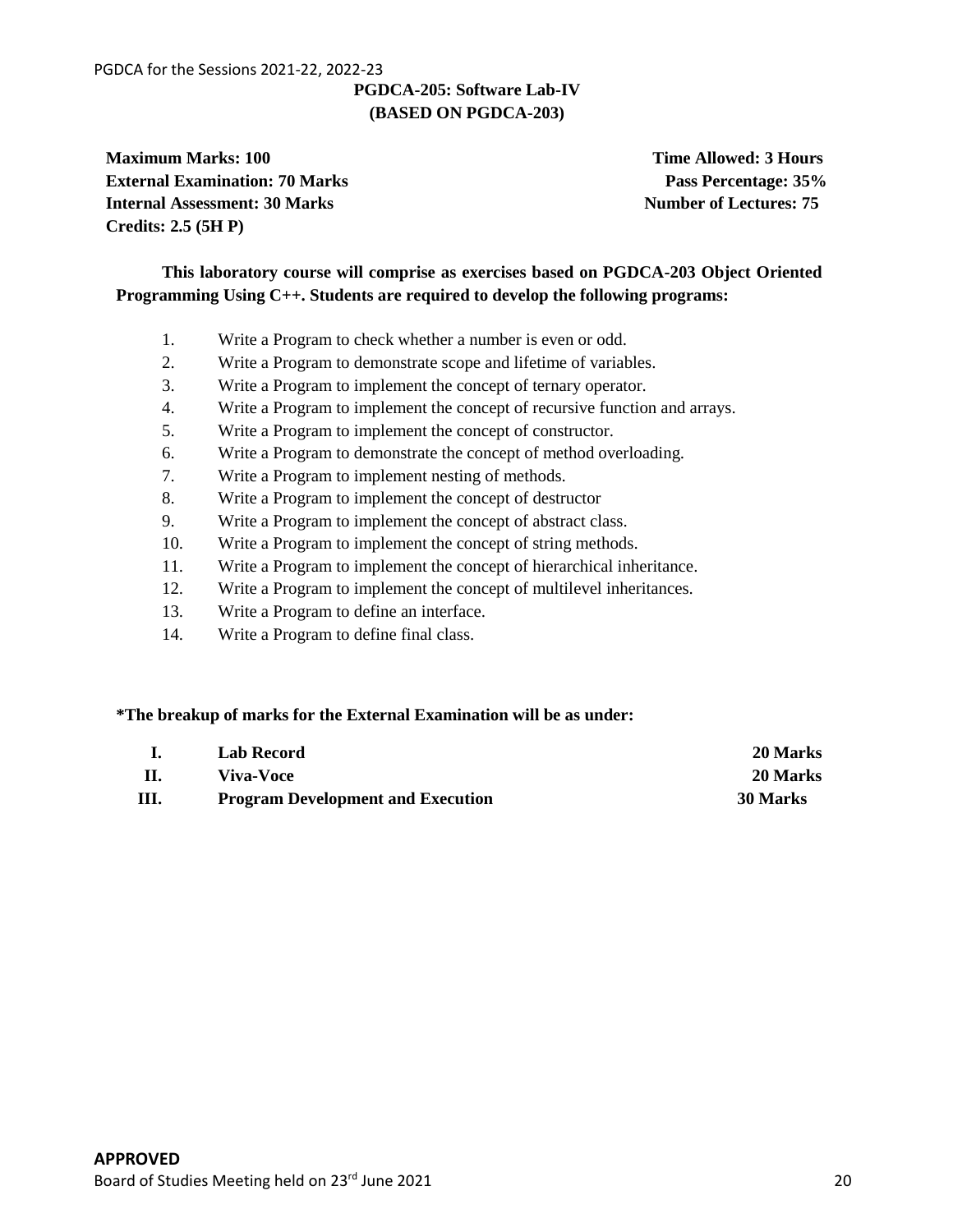#### **PGDCA-206 E1: Workshop on Corel Draw**

**Maximum Marks: 50 Time Allowed: 3 Hours Maximum Marks: 50 External Examination: Nil** Pass Percentage: 35% **Internal Assessment: 50 Marks Number of Lectures: 60 Marks Number of Lectures: 60 Marks Number of Lectures: 60 Marks Number of Lectures: 60 Marks Number of Lectures: 60 Marks Number of Lectures: 60 Marks Number of Lecture Credits: 4 (4H P)**

#### **UNIT-I**

**Introduction to Corel Draw:** Creating your first new document, Exploring the user interface of Corel Draw, Device Central, Working with Templates, Import, Export, Tools of Corel Draw, Pick tool, Crop tool, Freehand tool, rectangular tool (circle, star, polygon), Interactive tool, Eyedropper tool, Outline tool, Fill tool, Interactive Fill tool.

**Working with Text and Lines in Corel Draw:** Artistic Text, Formatting text, changing shape of the text, Paragraph text, Working with lines, Fitting text to a path, Applying effects to text.

**Working with shapes in Corel Draw:** Creating Rectangles and Squares, Creating Circles and Ellipses, Drawing Polygons, Creating Star, Rotating Shapes, Selecting Fill and Outline Color.

**Working with object in Corel Draw:** Handling Objects in Corel Draw, Positioning Objects, Aligning and distributing objects, Sizing and Scaling objects, Rotating and Mirroring objects, combining and Breaking objects, Grouping, Creating Graphical special effects.

#### **UNIT-II**

**Working with Curves in Corel Draw:** Drawing with Freehand tool, Drawing Closed Curves, Bezier tool, Drawing with the Artistic media tool, Pen tool, 3-Point curve tool, Special effects of Corel draw, Blending tool, Contouring the object, Distorting Object, Envelope tool, Extruding of the object, Drop shadow, Applying Transparency effect.

**Working with Colors and Bitmaps:** Color Slider, Color Viewers, Fixed Palettes, Color Pallets Browser docker, Using color style docker, Converting Objects to Bitmaps, 3D effects, Art effect, Blur effect, Color Transformation effects, Contour effect, Creative effect, Distort effect, Noise effect.

**Working with Tables in Corel Draw:** Selecting, Moving and navigating table components, Inserting and deleting table rows and columns, Resizing table cells, rows and columns, Formatting tables and cells, Working with text in tables, Merging and splitting tables and cells. **Corel Draw and Web:** Saving the file and web page, publishing your drawing as a webpage, Creating Rollover Buttons.

#### **\*The breakup of marks for the Internal Evaluation will be as under:**

|    | Lab Record                           | 15 Marks |
|----|--------------------------------------|----------|
|    | <b>Viva-Voce</b>                     | 15 Marks |
| Ш. | <b>Problem solving and Execution</b> | 20 Marks |

#### **References:**

- 1. Corel Draw X5 in simple steps by Kogent Learning Solutions.
- 2. Corel Draw X5 The Official Guide by Tata McGraw Hill written by Gary David Bouton.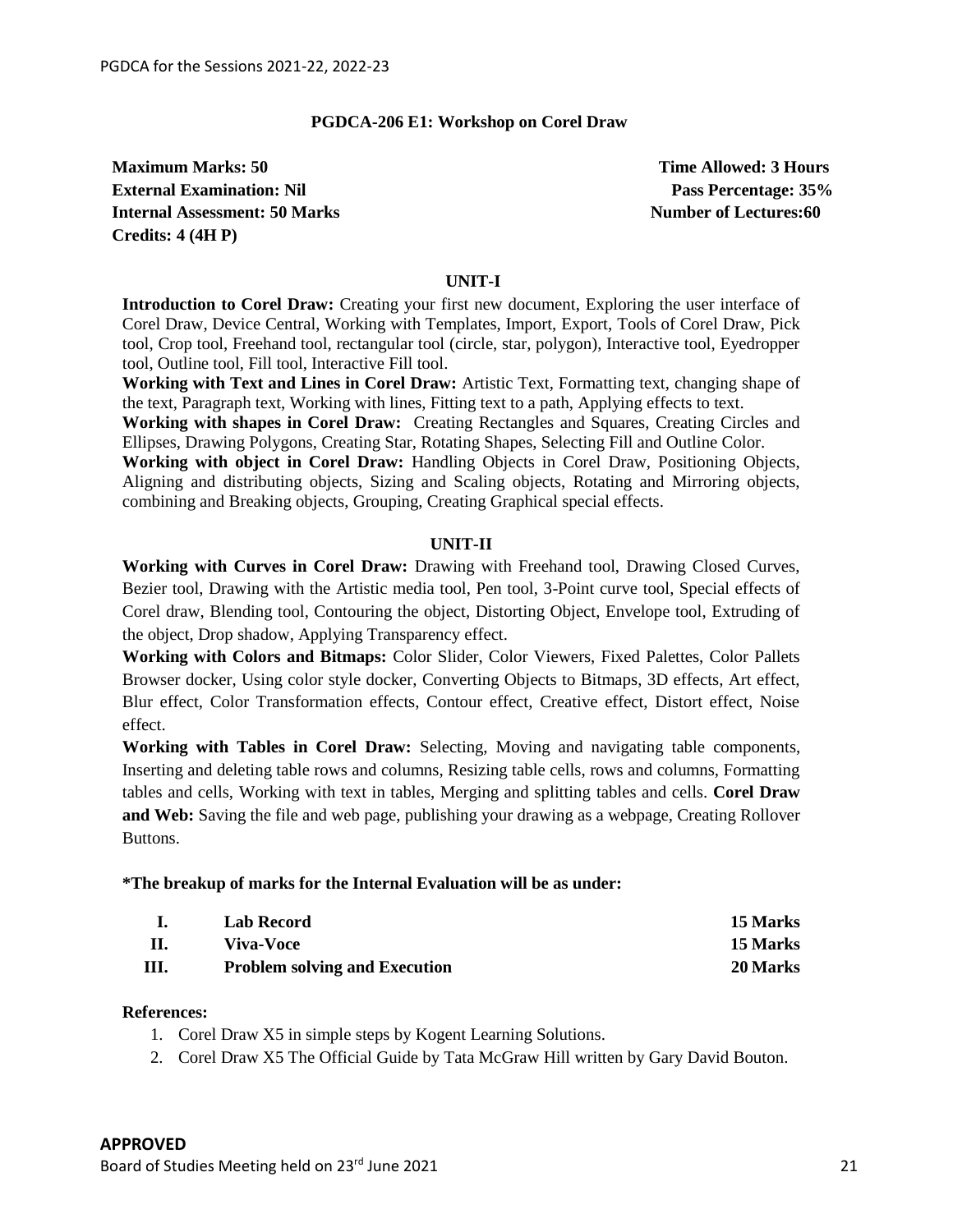#### **PGDCA-206 E2: Workshop on Adobe Photoshop**

**Maximum Marks: 50 Time Allowed: 3 Hours External Examination: Nil** Pass Percentage: 35% **Internal Assessment: 50 Marks Number of Lectures: 60 Marks Number of Lectures: 60 Marks Number of Lectures: 60 Marks Number of Lectures: 60 Marks Number of Lectures: 60 Marks Number of Lectures: 60 Marks Number of Lecture Credits: 4 (4H P)**

#### **UNIT-I**

**Introduction to Photoshop:** Basics of Adobe Photoshop. Understanding pixels & resolution. Exploring menus, panels and toolbox. Creating new image files and opening existing files in Photoshop. Understanding and handling different image file formats, changing the resolution, color, greyscales and size of the images. Zooming & panning an image. Working with multiple images, rulers, guides & grids. Creating multicolor images and using brushes, adjusting color using the panel. Cropping, rotating, overlapping and superimposingphotos on a page. Undoing Steps with History.

#### **UNIT-**II

**Working with selections, layers and channels:** Understanding selection tools, refining the selection and edges. Understanding layers, creating, selecting, editing, locking and grouping layers. Layer styles, consolidating layers. Manipulating layer mask. Understanding color channels, working with channels panel.

**Working with filters:** Basics of Filters, constructive filters, blur filters, destructive filters, effects filters, render filters, liquify filter and other filters required for artistic effects.

**Creating images for the web:** understanding web image formats, preparing and slicing images for the web use. Adding transparency to the web, previewing images in a browser.

#### **References:**

- 1. Adobe Photoshop CS6, Bible the comprehensive, tutorial resource Lisa Danae Dayley, Brad Dayley Wiley India
- 2. Photoshop 7 Savvy Steve Romaniello BPB Publications.

#### **\*The breakup of marks for the Internal Evaluation will be as under:**

|    | Lab Record                               | 15 Marks        |
|----|------------------------------------------|-----------------|
| Ш. | Viva-Voce                                | <b>15 Marks</b> |
| Ш  | <b>Program Development and Execution</b> | 20 Marks        |